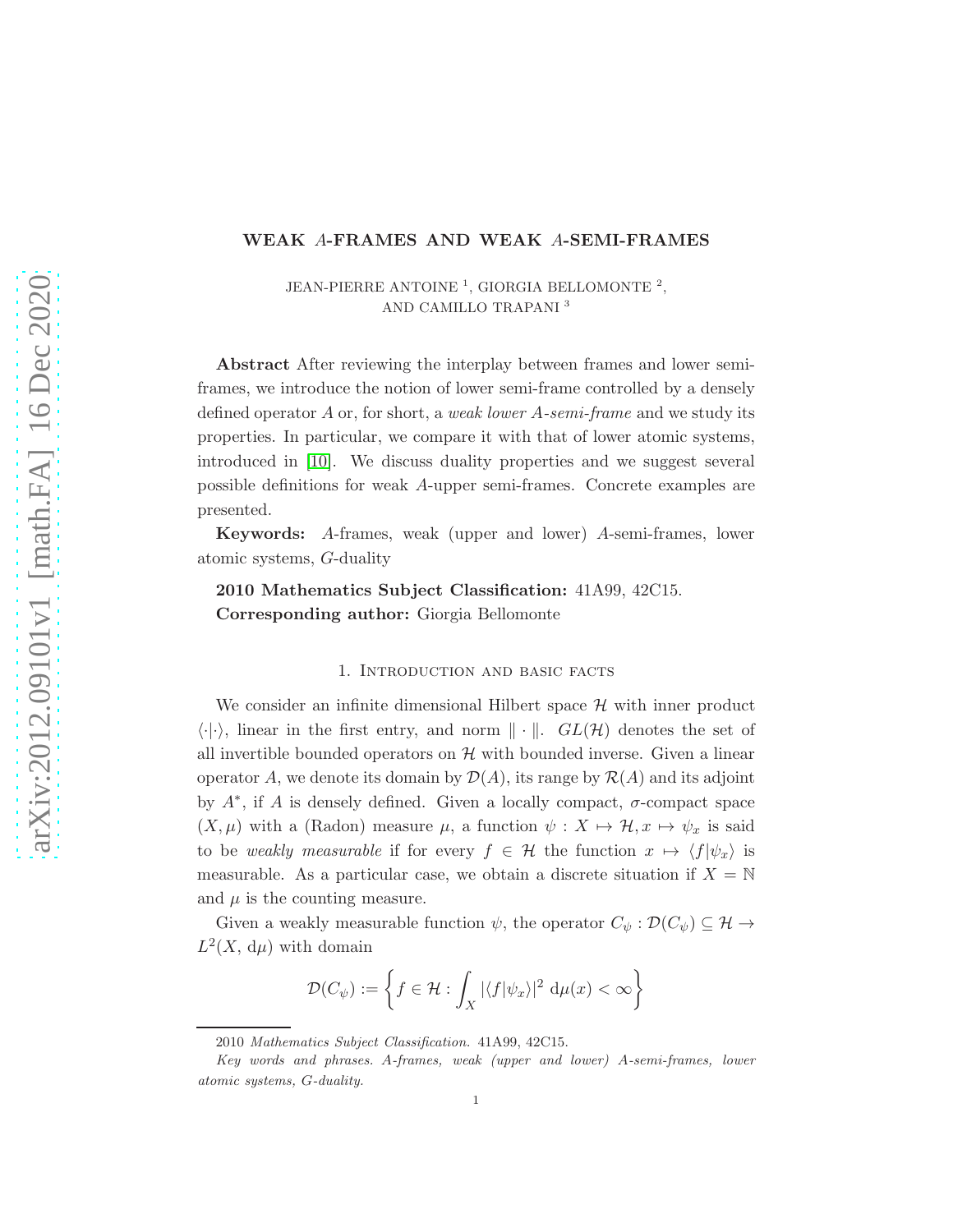and  $(C_{\psi}f)(x) = \langle f|\psi_x\rangle, f \in \mathcal{D}(C_{\psi}), C_{\psi}$  is called the *analysis* operator of  $\psi$ .

**Remark 1.1.** In general the domain of  $C_{\psi}$  is not dense, hence  $C_{\psi}^{*}$  is not well-defined. An example of function whose analysis operator is densely defined can be found in [\[10,](#page-20-0) Example 2.8], where  $\mathcal{D}(C_{\psi})$  coincides with the domain of a densely defined sesquilinear form associated to  $\psi$ . Moreover, a sufficient condition for  $\mathcal{D}(C_{\psi})$  to be dense in H is that  $\psi_x \in \mathcal{D}(C_{\psi})$  for every  $x \in X$ , see [\[3,](#page-19-0) Lemma 2.3].

<span id="page-1-4"></span>**Proposition 1.2.** [\[3,](#page-19-0) Lemma 2.1] *Let*  $(X, \mu)$  *be a locally compact,*  $\sigma$ *-compact space, with a Radon measure*  $\mu$  *and*  $\psi$  :  $x \in X \mapsto \psi_x \in \mathcal{H}$  *a weakly measurable function. Then the analysis operator*  $C_{\psi}$  *is closed.* 

Consider the set  $\mathcal{D}(\Omega_{\psi}) = \mathcal{D}(C_{\psi})$  and the mapping  $\Omega_{\psi} : \mathcal{D}(C_{\psi}) \times \mathcal{D}(C_{\psi}) \to$ C defined by

<span id="page-1-3"></span>(1.1) 
$$
\Omega_{\psi}(f,g) := \int_{X} \langle f | \psi_x \rangle \langle \psi_x | g \rangle \, \mathrm{d}\mu(x).
$$

 $\Omega_{\psi}$  is clearly a nonnegative symmetric sesquilinear form which is well defined for every  $f, g \in \mathcal{D}(C_{\psi})$  because of the Cauchy-Schwarz inequality. It is unbounded in general. Moreover, since  $\mathcal{D}(C_{\psi})$  is the largest domain such that  $\Omega_{\psi}$  is defined on  $\mathcal{D}(C_{\psi}) \times \mathcal{D}(C_{\psi})$ , it follows that

<span id="page-1-1"></span>(1.2) 
$$
\Omega_{\psi}(f,g) = \langle C_{\psi}f|C_{\psi}g\rangle, \quad \forall f,g \in \mathcal{D}(C_{\psi}),
$$

where  $C_{\psi}$  is the analysis operator defined above. Since  $C_{\psi}$  is a closed operator, the form  $\Omega_{\psi}$  is closed, see e.g. [\[16,](#page-20-1) Example VI.1.13]. If  $\mathcal{D}(C_{\psi})$  is dense in  $H$ , then by Kato's first representation theorem [\[16,](#page-20-1) Theorem VI.2.1] there exists a positive self-adjoint operator  $\mathsf{T}_{\psi}$  *associated to the sesquilinear form*  $\Omega_{\psi}$  on

<span id="page-1-0"></span>(1.3)  
\n
$$
\mathcal{D}(\mathsf{T}_{\psi}) = \left\{ f \in \mathcal{D}(\Omega_{\psi}) : h \mapsto \int_{X} \langle f | \psi_{x} \rangle \langle \psi_{x} | h \rangle \, d\mu(x) \text{ is bounded in } \mathcal{D}(C_{\psi}) \right\}
$$

defined by

$$
(1.4) \t\t T_{\psi}f := h
$$

with h as in [\(1.3\)](#page-1-0). The density of  $\mathcal{D}(\Omega_{\psi})$  ensures the uniqueness of the vector h. The operator  $\mathsf{T}_{\psi}$  is the greatest one whose domain is contained in  $\mathcal{D}(\Omega_{\psi})$  and such that

<span id="page-1-2"></span>
$$
\Omega_{\psi}(f,g)=\langle \mathsf{T}_{\psi}f|g\rangle, \qquad f\in \mathcal{D}(\mathsf{T}_{\psi}),\,g\in \mathcal{D}(\Omega_{\psi}).
$$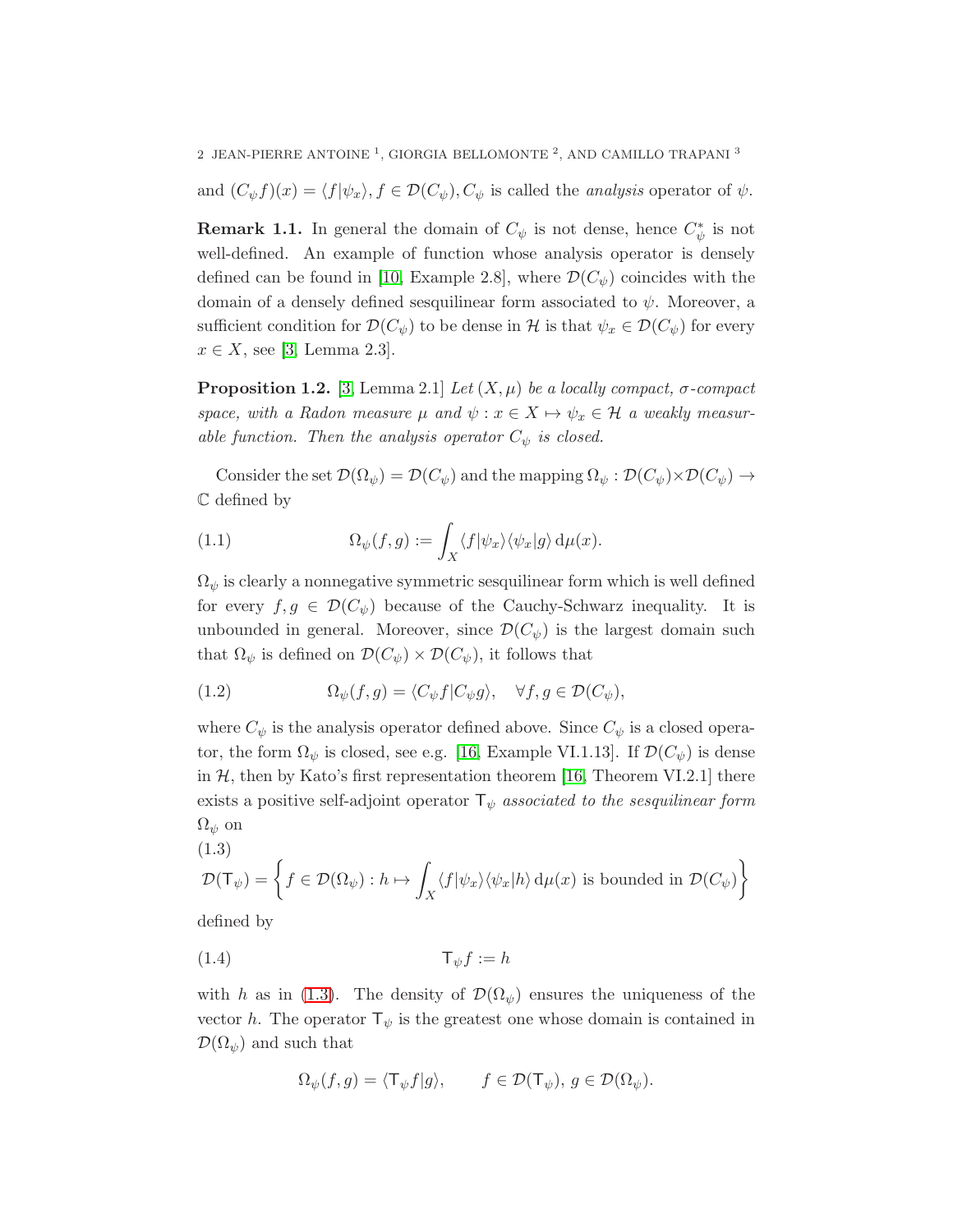The set  $\mathcal{D}(\mathsf{T}_{\psi})$  is dense in  $\mathcal{D}(\Omega_{\psi})$ , see [\[16,](#page-20-1) p. 279]. In addition, by Kato's second representation theorem [\[16,](#page-20-1) Theorem VI.2.23], we have  $\mathcal{D}(\Omega_{\psi}) =$  $\mathcal{D}(\mathsf{T}^{1/2}_\psi$  $\psi^{1/2})$  and

$$
\Omega_{\psi}(f,g) = \langle \mathsf{T}_{\psi}^{1/2} f | \mathsf{T}_{\psi}^{1/2} g \rangle, \qquad \forall f, g \in \mathcal{D}(\Omega_{\psi}),
$$

hence, comparing with [\(1.2\)](#page-1-1), we deduce  $\mathsf{T}_{\psi} = C_{\psi}^* C_{\psi} = |C_{\psi}|^2$  on  $\mathcal{D}(\mathsf{T}_{\psi})$ .

**Definition 1.3.** The operator  $\mathsf{T}_{\psi} : \mathcal{D}(\mathsf{T}_{\psi}) \subset \mathcal{H} \to \mathcal{H}$  defined by [\(1.4\)](#page-1-2) will be called the *generalized frame operator* of the function  $\psi : x \in X \to \psi_x \in \mathcal{H}$ .

Now we recall a series of notions well-known in literature, see e.g. [\[1,](#page-19-1) [3,](#page-19-0) [15\]](#page-20-2). A weakly measurable function  $\psi$  is said to be

- $\mu$ -total if  $\langle f|\psi_x \rangle = 0$  for a.e.  $x \in X$  implies that  $f = 0$ ;
- a *continuous frame* of H if there exist constants  $0 < m \le M < \infty$ (the frame bounds) such that

$$
\mathsf{m} \|f\|^2 \le \int_X |\langle f | \psi_x \rangle|^2 \, \mathsf{d} \mu(x) \le \mathsf{M} \|f\|^2 \,, \qquad \forall \, f \in \mathcal{H};
$$

• a *Bessel mapping* of  $H$  if there exists  $M > 0$  such that

$$
\int_X |\langle f | \psi_x \rangle|^2 \, \mathrm{d}\mu(x) \leq \mathsf{M} \, \|f\|^2 \,, \qquad \forall \, f \in \mathcal{H};
$$

• an *upper semi-frame* of H if there exists  $M < \infty$  such that

$$
0 < \int_X |\langle f | \psi_x \rangle|^2 \, \mathrm{d}\mu(x) \le \mathsf{M} \, \|f\|^2 \,, \qquad \forall \, f \in \mathcal{H}, \, f \ne 0
$$

i.e. if it is a  $\mu$ -total Bessel mapping;

<span id="page-2-0"></span>• a *lower semi-frame* of  $H$  if there exists a constant  $m > 0$  such that

(1.5) 
$$
\mathsf{m} \, \|f\|^2 \leq \int_X |\langle f | \psi_x \rangle|^2 \, \mathrm{d} \mu(x), \qquad \forall \, f \in \mathcal{H}.
$$

Note that the integral on the right hand side in [\(1.5\)](#page-2-0) may diverge for some  $f \in \mathcal{H}$ , namely, for  $f \notin \mathcal{D}(C_{\psi})$ . Moreover, if  $\psi$  satisfies [\(1.5\)](#page-2-0) then it is automatically  $\mu$ -total.

#### 2. From semi-frames to frames and back

<span id="page-2-1"></span>Starting from a lower semi-frame, one can easily obtain a genuine frame, albeit in a smaller space. Indeed, we have proved a theorem [\[8,](#page-20-3) Prop.3.5], which implies the following :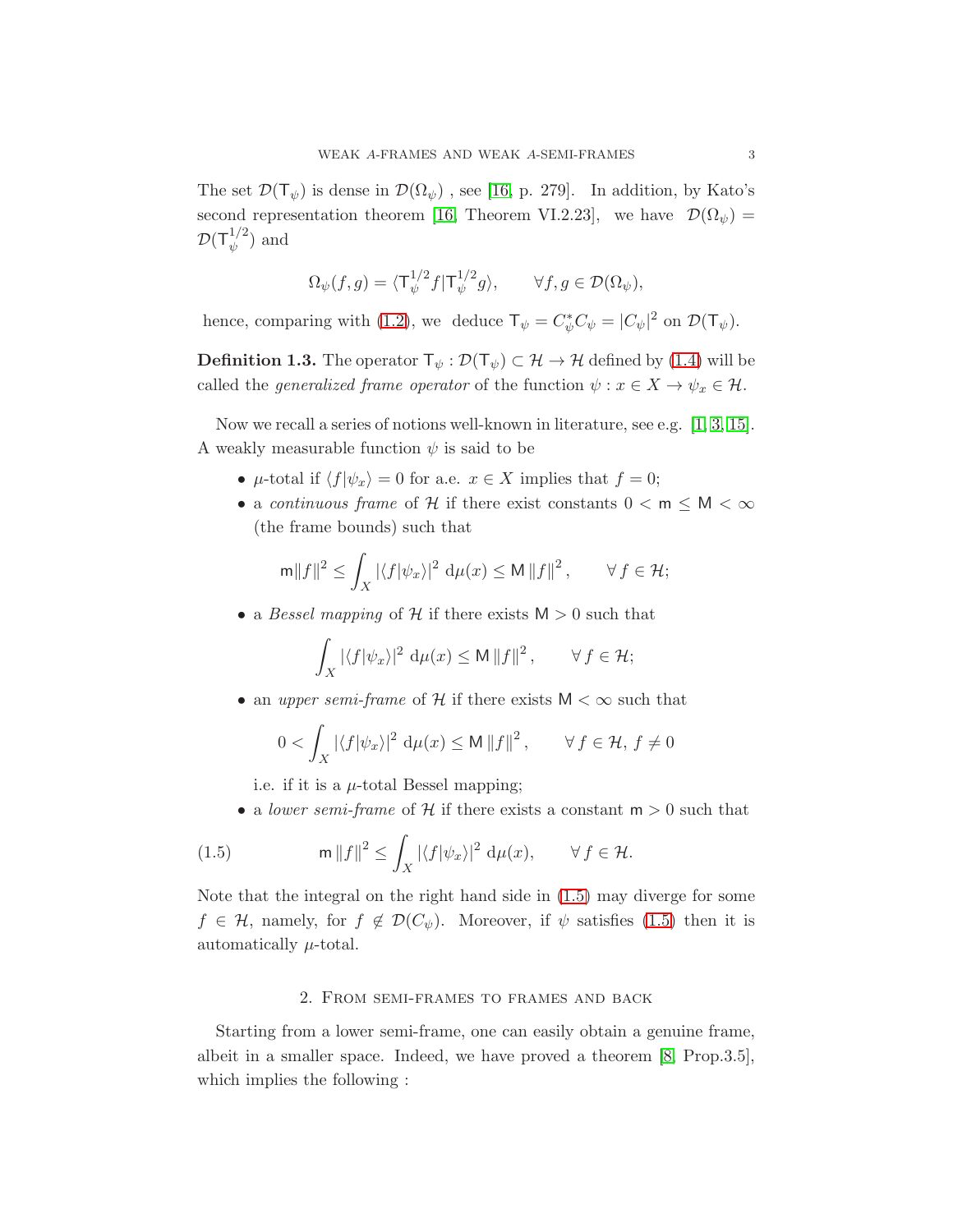$4\,$  JEAN-PIERRE ANTOINE  $^1,$  GIORGIA BELLOMONTE  $^2,$  AND CAMILLO TRAPANI  $^3$ 

<span id="page-3-1"></span>**Proposition 2.1.** *A weakly measurable function*  $\phi$  *on*  $\mathcal{H}$  *is a lower semiframe of*  ${\mathcal H}$  *whenever*  ${\mathcal D}(C_\phi)$  *is complete for the norm*  $\|f\|_C^2$  $\frac{2}{C_\phi} = \int_X |\langle f | \phi_x \rangle|^2 \,\,\mathrm{d}\mu(x) =$  $||C_{\phi}f||^2$ , continuously embedded into  $\mathcal H$  and for some  $\alpha, \mathsf{m}, \mathsf{M} > 0$ , one has

<span id="page-3-0"></span>
$$
(2.1) \qquad \alpha \left\| f \right\| \le \left\| f \right\|_{C_{\phi}} \text{ and}
$$

(2.2) 
$$
\mathsf{m} \, \|f\|_{C_{\phi}}^2 \leq \int_X |\langle f | \phi_x \rangle|^2 \, \mathrm{d} \mu(x) \leq \mathsf{M} \, \|f\|_{C_{\phi}}^2, \ \forall \, f \in \mathcal{D}(C_{\phi}).
$$

Note that [\(2.2\)](#page-3-0) is trivial here.

Following the notation of our previous papers, denote by  $\mathcal{H}(\mathsf{T}_{\phi}^{1/2})$  $\binom{1}{\phi}$  the Hilbert space  $\mathcal{D}(\mathsf{T}_{\phi}^{1/2})$  $\binom{1/2}{\phi}$  with the norm  $||f||_{1/2}^2 = ||$  $\mathsf{T}^{1/2}_+$  $\frac{1}{2} f$ <sup>2</sup>, where  $\mathsf{T}_{\phi}$  is the generalized frame operator defined in [\(1.4\)](#page-1-2). In the same way, denote by  $\mathcal{H}(C_{\phi})$  the Hilbert space  $\mathcal{D}(C_{\phi})$  with the inner product  $\langle \cdot | \cdot \rangle_{C_{\phi}} = \langle C_{\phi} \cdot | C_{\phi} \cdot \rangle$ , and the corresponding norm  $||f||_C^2$  $C_{\phi} = ||C_{\phi}f||^2$ . Then clearly  $\mathcal{H}(\mathsf{T}_{\phi}^{1/2})$  $\binom{1}{\phi} =$  $\mathcal{H}(C_{\phi}).$ 

What we have obtained in Proposition [2.1](#page-3-1) is a frame in  $\mathcal{H}(C_{\phi}) = \mathcal{H}(T_{\phi}^{1/2})$  $\frac{1}{\phi}^2$ ). Indeed assume that  $\mathcal{D}(C_{\phi})$  is dense. Then, for every  $x \in X$ , the map  $f \mapsto \langle f | \phi_x \rangle$  is a bounded linear functional on the Hilbert space  $\mathcal{H}(C_{\phi})$ . By the Riesz Lemma, there exists an element  $\chi_x^{\phi} \in \mathcal{D}(C_{\phi})$  such that

$$
\langle f | \phi_x \rangle = \langle f | \chi_x^{\phi} \rangle_{C_{\phi}} \quad \forall f \in \mathcal{D}(C_{\phi}).
$$

By Proposition [2.1,](#page-3-1)  $\chi^{\phi}$  is a frame.

Actually, one can say more [\[8\]](#page-20-3). The norm  $||f||_{1/2}^2 = ||$  $\mathsf{T}^{1/2}_+$  $\frac{1}{2} f$  $\frac{2}{\pi}$ , is equivalent to the the graph norm of  $\mathsf{T}_{\phi}^{1/2}$ <sup>1/2</sup>. Hence  $\langle f | \phi_x \rangle = \langle f | \chi_x^{\phi} \rangle_{C_{\phi}} = \langle f | \mathsf{T}_{\phi} \chi_x^{\phi} \rangle$ for all  $f \in \mathcal{D}(C_{\phi})$ . Thus  $\chi_x^{\phi} = \mathsf{T}_{\phi}^{-1}$  $_{\phi}^{-1}\phi_x$  for all  $x \in X$ , i.e.  $\chi^{\phi}$  is the canonical dual Bessel mapping of  $\phi$  (we recall that  $\phi$  may have several duals).

**Proposition 2.2.** Let  $\phi$  be a lower semi-frame of H with  $\mathcal{D}(C_{\phi})$  dense. *Then the canonical dual Bessel mapping of* φ *is a tight frame for the Hilbert space*  $\mathcal{H}(C_{\phi})$ .

Conversely, starting with a frame  $\chi \in \mathcal{D}(C_{\phi})$ , does there exist a lower semi-frame  $\eta$  of  $\mathcal H$  such that  $\chi$  is the frame  $\chi^{\eta}$  constructed from  $\eta$  in the way described above. The answer is formulated in the following [\[13,](#page-20-4) Prop. 6]

**Proposition 2.3.** Let  $\chi$  be a frame of  $\mathcal{H}(C_{\phi}) = \mathcal{H}(T_{\phi}^{1/2})$ φ )*. Then*

*(i) there exists a lower semi-frame*  $\eta$  *of*  $\mathcal{H}$  *such that*  $\chi = \chi^{\eta}$  *if, and only if,*  $\chi \in \mathcal{D}(\mathsf{T}_{\phi})$ ;

*(ii) if*  $\chi = \chi^{\eta}$  *for some lower semi-frame*  $\eta$  *of*  $\mathcal{H}$ *, then*  $\eta = \mathsf{T}_{\phi} \chi$ *.*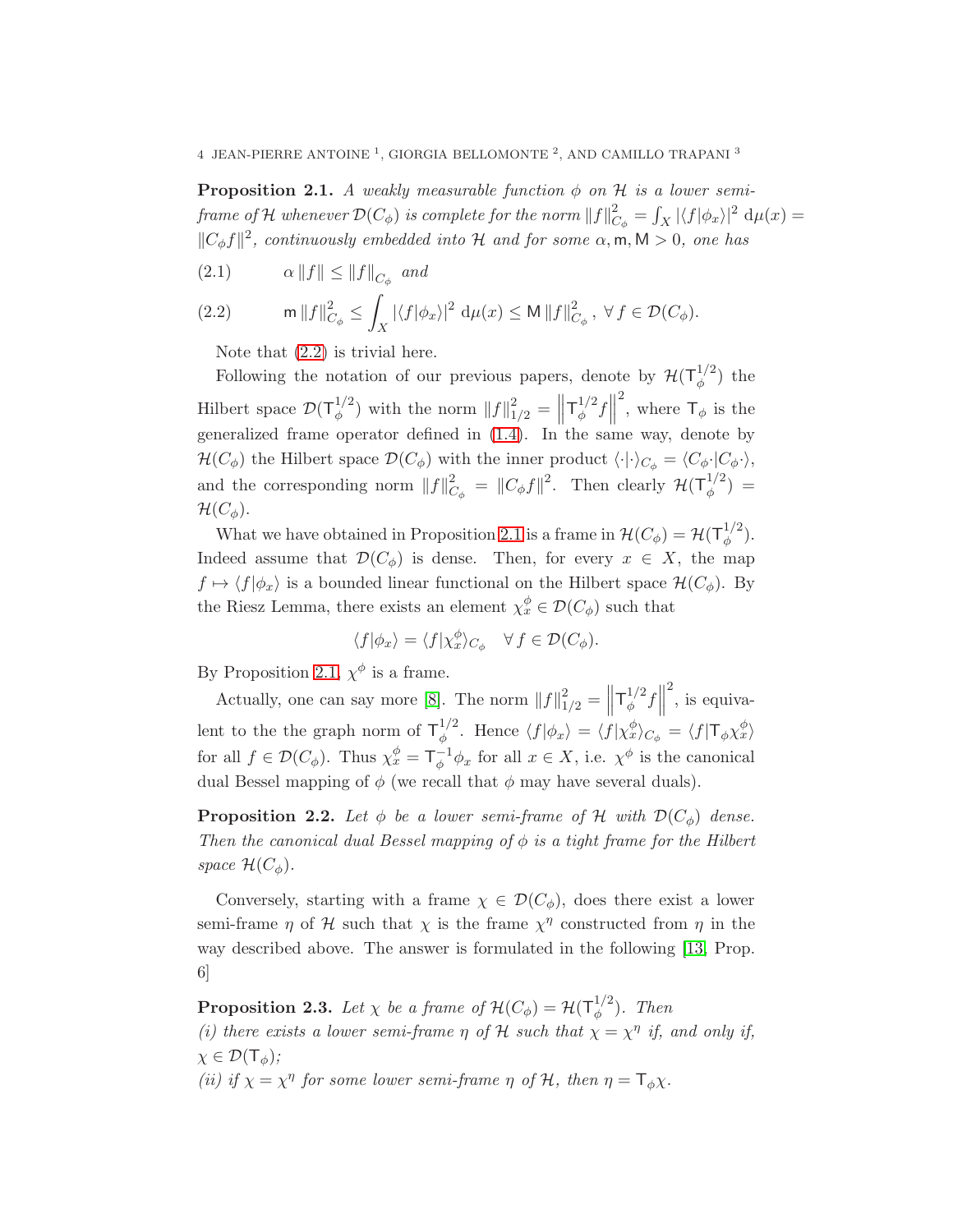So far we have discussed the interplay between frames and lower semiframes. But one question remains: how does one obtain semi-frames? A standard construction is to start from an unbounded operator A and build a lattice of Hilbert spaces out of it, as described in [\[4\]](#page-19-2) and in [\[8\]](#page-20-3). As we will see in Section [6](#page-17-0) (1) and (2) below, this approach indeed generates a weak lower A-semi-frame.

Before that, we need a new ingredient, namely the notion of metric operator.

Given a closed unbounded operator S with dense domain  $\mathcal{D}(S)$ , define the operator  $G = I + S^*S$ , which is unbounded, with  $G > 1$  and bounded inverse. This is a *metric operator*, that is, a strictly positive self-adjoint operator G, that is,  $G > 0$  or  $\langle Gf|f \rangle \geq 0$  for every  $f \in \mathcal{D}(G)$  and  $\langle Gf|f \rangle = 0$  if and only if  $f = 0$ .

Then the norm  $||f||_{G^{1/2}} = ||G^{1/2}f||$  is equivalent to the graph norm of  $G^{1/2}$ on  $\mathcal{D}(G^{1/2}) = \mathcal{D}(S)$  and makes the latter into a Hilbert space continuously embedded into  $H$ , denoted by  $H(G)$ . Then  $H(G^{-1})$ , built in the same way from  $G^{-1}$ , coincides, as a vector space, with the conjugate dual of  $\mathcal{H}(G)$ . On the other hand,  $G^{-1}$  is bounded. Hence we get the triplet

<span id="page-4-0"></span>(2.3) 
$$
\mathcal{H}(G) \subset \mathcal{H} \subset \mathcal{H}(G^{-1}) = \mathcal{H}(G)^{\times}.
$$

Two developments arise from these relations. First, the triplet [\(2.3\)](#page-4-0) is the central part of the discrete scale of Hilbert spaces  $V_{\mathcal{G}}$  built on the powers of  $G^{1/2}$ . This means that  $V_{\mathcal{G}} := \{ \mathcal{H}_n, n \in \mathbb{Z} \}$ , where  $\mathcal{H}_n = \mathcal{D}(G^{n/2}), n \in \mathbb{N}$ , with a norm equivalent to the graph norm, and  $\mathcal{H}_{-n} = \mathcal{H}_n^{\times}$ :

$$
\ldots \subset \mathcal{H}_2 \subset \mathcal{H}_1 \subset \mathcal{H} \subset \mathcal{H}_{-1} \subset \mathcal{H}_{-2} \subset \ldots
$$

Thus  $\mathcal{H}_1 = \mathcal{H}(G^{1/2}) = \mathcal{D}(S)$ ,  $\mathcal{H}_2 = \mathcal{H}(G) = \mathcal{D}(S^*S)$ , and  $\mathcal{H}_{-2} = \mathcal{H}(G^{-1})$ , and so on. What we have obtained in this way is a Lattice of Hilbert Spaces (LHS), the simplest example of a Partial Inner Product Spaces (PIP-space). See our monograph [\[2\]](#page-19-3) about this structure.

<span id="page-4-1"></span>One may also add the end spaces of the scale, namely,

(2.4) 
$$
\mathcal{H}_{\infty}(G) := \cap_{n \in \mathbb{Z}} \mathcal{H}_n, \qquad \mathcal{H}_{-\infty}(G) := \bigcup_{n \in \mathbb{Z}} \mathcal{H}_n.
$$

In this way, we get a genuine Rigged Hilbert Space:

$$
\mathcal{H}_{\infty}(G) \subset \mathcal{H} \subset \mathcal{H}_{-\infty}(G).
$$

In fact, one can go one more step farther. Namely, following [\[2,](#page-19-3) Sec. 5.1.2], we can use quadratic interpolation theory [\[12\]](#page-20-5) and build a continuous scale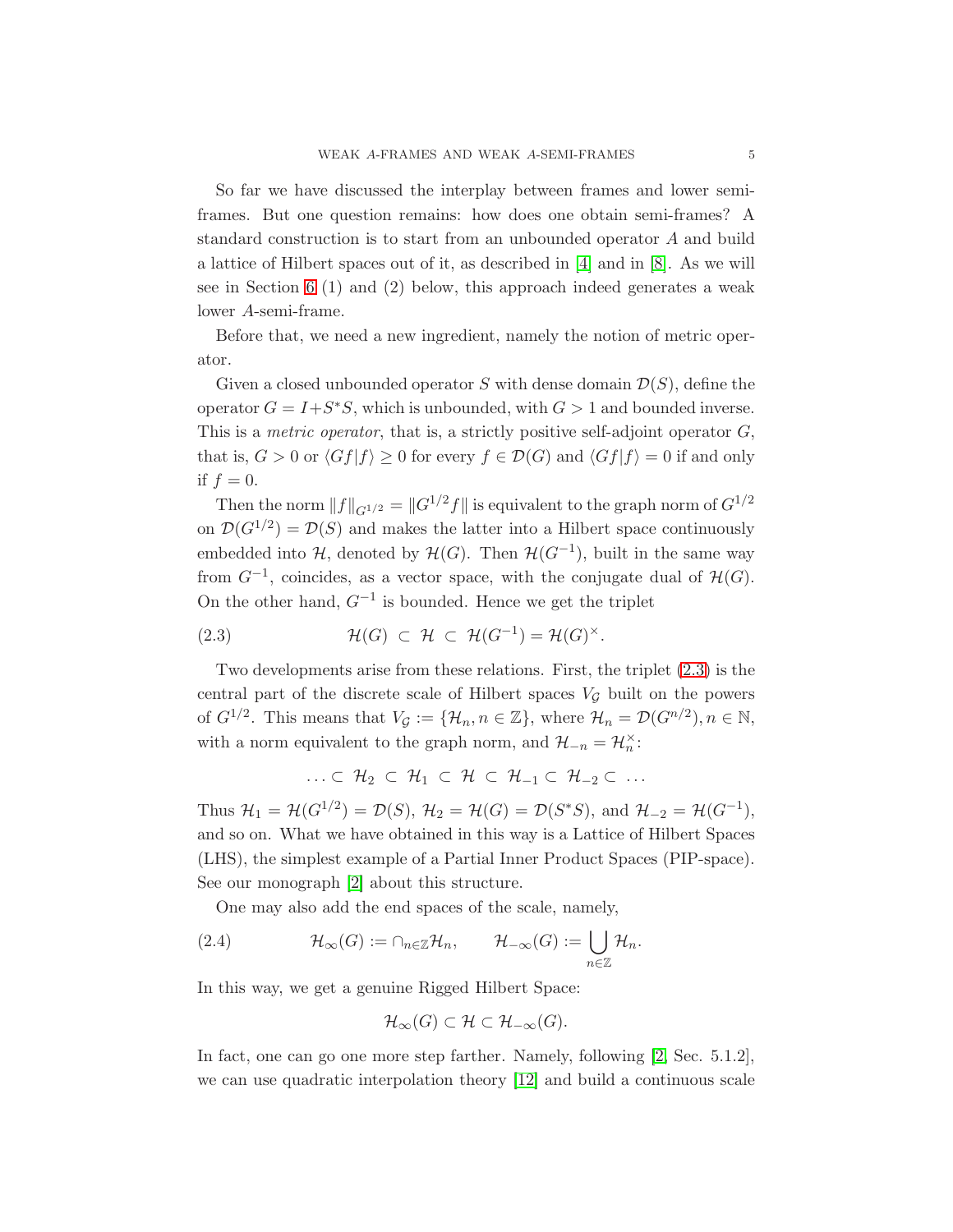of Hilbert spaces  $\mathcal{H}_{\alpha}, \alpha \geq 0$ , where  $\mathcal{H}_{\alpha} = \mathcal{D}(G^{\alpha/2})$ , with the graph norm  $\|\xi\|_{\alpha}^{2} = \|\xi\|^{2} + \|G^{\alpha/2}\xi\|^{2}$  or, equivalently, the norm  $\|(I+G)^{\alpha/2}\xi\|$ 2 . Indeed every  $G^{\alpha}, \alpha \geq 0$ , is an unbounded metric operator. Next we define  $\mathcal{H}_{-\alpha}$  =  $\mathcal{H}_\alpha^\times$  and thus obtain the full continuous scale  $V_{\widetilde{\mathcal{G}}}:=\{\mathcal{H}_\alpha,\alpha\in\mathbb{R}\}$ . Of course, one can replace  $\mathbb Z$  by  $\mathbb R$  in the definition [\(2.4\)](#page-4-1) of the end spaces of the scale.

A second development of the previous analysis is that we have made a link to the formalism based on metric operators that we have developed for the theory of pseudo-Hermitian operators, in particular non-self-adjoint Hamiltonians, as encountered in the so-called pseudo-Hermitian or  $\mathcal{PT}$ -symmetric quantum mechanics. This is not the place, however, to go into details, instead we refer the reader to [\[4,](#page-19-2) [5\]](#page-19-4) for a complete mathematical treatment.

#### 3. Weak lower A-semi-frames

The following concept was introduced and studied in [\[10\]](#page-20-0).

<span id="page-5-2"></span>Definition 3.1. Let A be a densely defined operator on H. A *(continuous) weak* A-frame is a function  $\phi: x \in X \mapsto \phi_x$  such that, for all  $u \in \mathcal{D}(A^*)$ , the map  $x \mapsto \langle u|\phi_x\rangle$  is a measurable function on X and, for some  $\alpha > 0$ ,

<span id="page-5-1"></span>(3.1) 
$$
\alpha \|A^*u\|^2 \leq \int_X |\langle u|\phi_x\rangle|^2 d\mu(x) < \infty, \qquad \forall u \in \mathcal{D}(A^*).
$$

If  $X = N$  and  $\mu$  is the counting measure, we recover the discrete situation (so that the word 'continuous' is superfluous in the definition above). We get a simpler situation when A is bounded and  $\phi$  is Bessel. This is in fact the construction of Găvruta  $[14]$ .

Now we introduce a structure that generalizes both concepts of lower semiframe and weak A-frame. We follow mostly the terminology of [\[10\]](#page-20-0) and keep the term "weak" because the notion leads to a weak decomposition of the range of the operator A (see Theorem [4.3\)](#page-10-0).

We begin with giving the following definitions.

<span id="page-5-0"></span>**Definition 3.2.** Let A be a densely defined operator on  $\mathcal{H}, \phi : x \in X \mapsto \phi_x$ a function such that, for all  $u \in \mathcal{D}(A^*)$ , the map  $x \mapsto \langle u | \phi_x \rangle$  is measurable on X. We say that a closed operator B is a  $\phi$ -extension of A if

$$
A\subset B \ \text{ and } \ {\mathcal D}(B^*)\subset {\mathcal D}(C_{\phi}).
$$

We denote by  $\mathcal{E}_{\phi}(A)$  the set of  $\phi$ -extensions of A.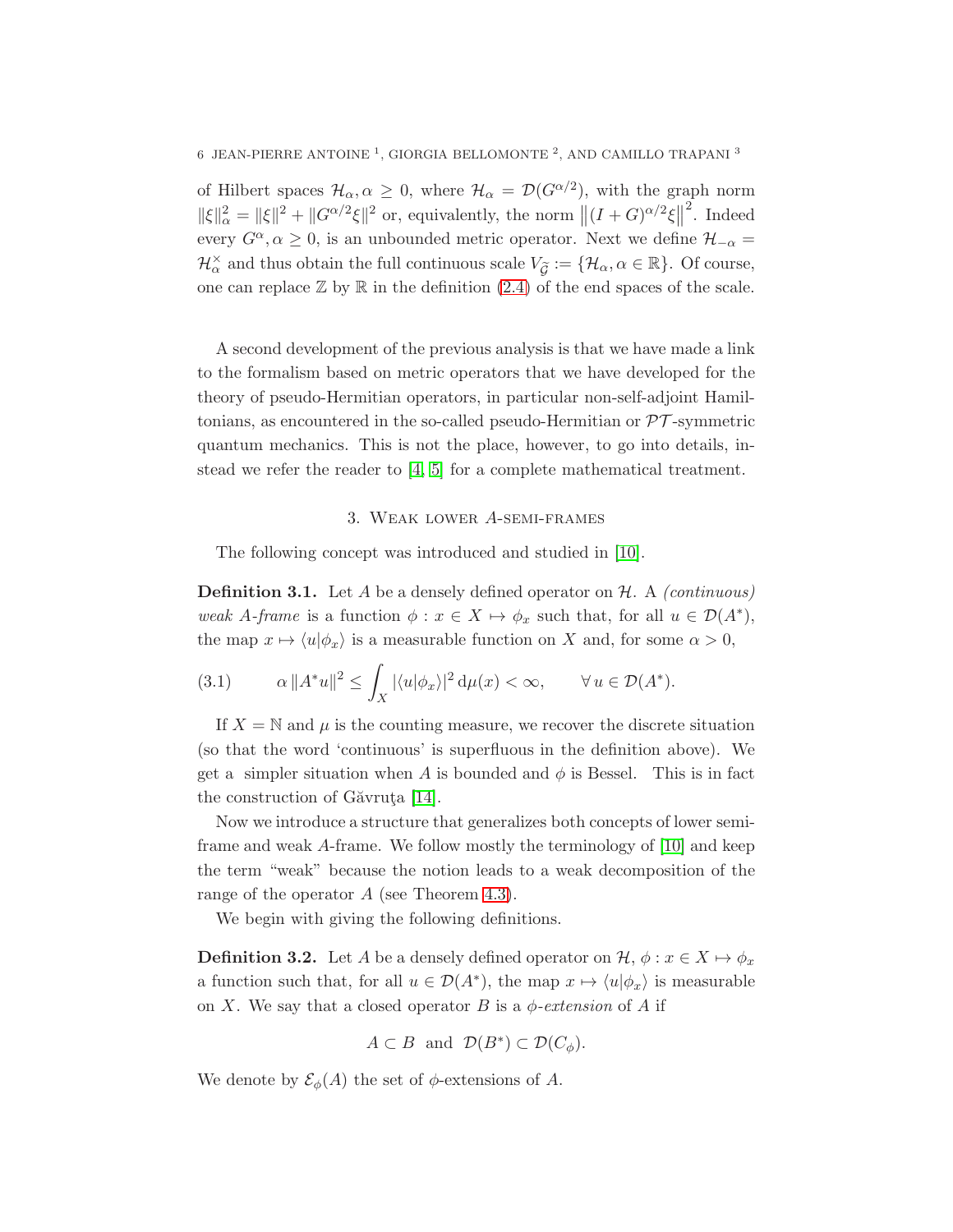**Remark 3.3.** It worths noting that if A has a  $\phi$ -extension, then A is automatically closable.

**Definition 3.4.** Let A and  $\phi$  be as in Definition [3.2.](#page-5-0) Then  $\phi$  is called a *weak lower* A-semi-frame if A admits a  $\phi$ -extension B such that  $\phi$  is a weak B-frame.

Let us put  $\mathcal{D}(A,\phi) := \mathcal{D}(A^*) \cap \mathcal{D}(C_{\phi})$ . If  $\phi$  and A are as in Definition [3.2,](#page-5-0) and  $B := (A^* \restriction \mathcal{D}(A, \phi))^*$  is a  $\phi$ -extension of A, it would be the smallest possible extension for which  $\phi$  is a weak B-frame, but in general we could have a larger extension enjoying the same property. Indeed, if  $B$  is a closed extension of A such that  $\phi$  is a weak B-frame, we have

$$
A \subset A^{**} \subset (A^* \restriction \mathcal{D}(A,\phi))^* \subset B.
$$

#### Remarks 3.5.

- (1) If A is bounded,  $\mathcal{D}(A^*) = \mathcal{H}$  and we recover the notion of lower semi-frame, under some minor restrictions on A, hence the name (see Proposition [5.2\)](#page-12-0).
- (2) If A is a densely defined operator on  $\mathcal H$  such that the integral on the right hand side of [\(3.1\)](#page-5-1) is finite for every  $f \in \mathcal{D}(A^*)$ , then  $\mathcal{D}(A^*)\subset \mathcal{D}(C_{\phi})$  and the weak lower A-semi-frame  $\phi$  is, in fact, a weak A-frame, in the sense of Definition [3.1.](#page-5-2)
- (3) Let us assume that  $\phi$  is both a lower semi-frame and a weak A-frame, then we have simultaneously

$$
m ||f||2 \le \int_X |\langle f|\phi_x\rangle|^2 d\mu(x), \quad \forall f \in \mathcal{H},
$$
  

$$
\alpha ||A^*f||2 \le \int_X |\langle f|\phi_x\rangle|^2 d\mu(x) < \infty, \quad \forall f \in \mathcal{D}(A, \phi) = \mathcal{D}(A^*) \cap \mathcal{D}(C_{\phi}).
$$

<span id="page-6-0"></span>It follows that

$$
(3.2) \ \alpha'(\|f\|^2 + \|A^*f\|^2) \le \int_X |\langle f|\phi_x\rangle|^2 \, \mathrm{d}\mu(x) < \infty, \quad \forall \, f \in \mathcal{D}(A^*) \cap \mathcal{D}(C_\phi)
$$

with  $\alpha' \leq \frac{1}{2} \min\{m, \alpha\}$ . If we consider the domain  $\mathcal{D}(A^*)$  with its graph norm  $(||f||_{A^*} = (||f||^2 + ||A^*f||^2)^{1/2}, f \in \mathcal{D}(A^*)),$  we are led to the triplet of Hilbert spaces

$$
\mathcal{H}(A^*)\subset \mathcal{H}\subset \mathcal{H}(A^*)^\times,
$$

as discussed in Section [2.](#page-2-1) Let us consider the sesquilinear form  $\Omega_{\phi}$ defined in [\(1.1\)](#page-1-3) and suppose in particular that  $\mathcal{D}(A^*) = \mathcal{D}(\Omega_{\phi}) =$  $\mathcal{D}(C_{\phi})$ . Then using Proposition [1.2,](#page-1-4) it is not difficult to prove that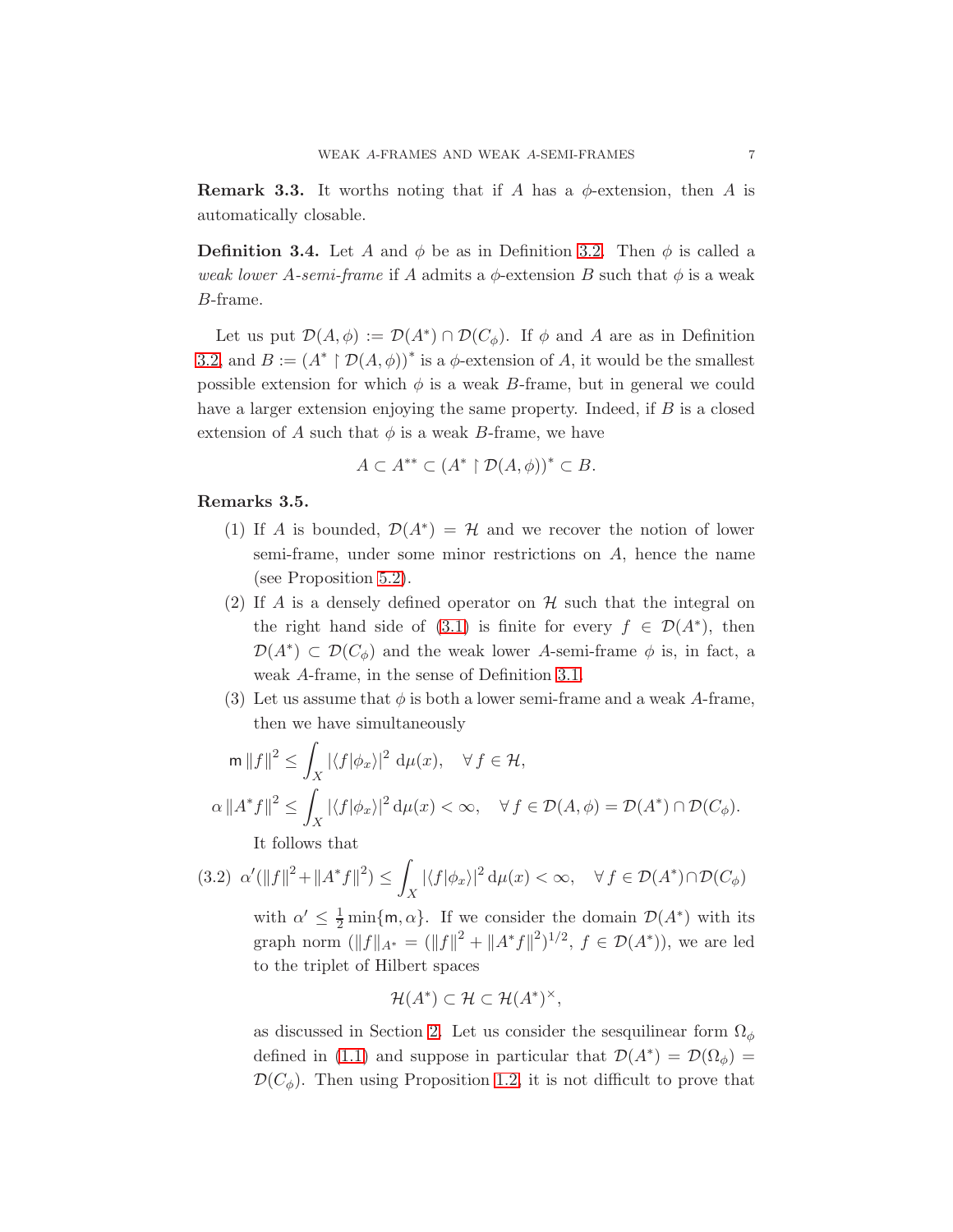$\Omega_{\phi}$  is closed in  $\mathcal{H}(A^*)$  and then bounded. Thus, there exists  $\gamma > 0$ such that, for every  $f \in \mathcal{D}(A^*),$ 

$$
\alpha'(\|f\|^2 + \|A^*f\|^2) \le \int_X |\langle f|\phi_x\rangle|^2 \, \mathrm{d}\mu(x) \le \gamma(\|f\|^2 + \|A^*f\|^2).
$$

One could notice that [\(3.2\)](#page-6-0) is similar to a frame condition.

The inequality [\(3.2\)](#page-6-0) says that the sesquilinear form  $\Omega_{\phi}$  defined in [\(1.1\)](#page-1-3) is coercive on  $\mathcal{H}(A^*)$  and thus the Lax-Milgram theorem applies  $[16, VI §2, 2]$  or  $[18, Lemma 11.2]$ . This means that for every  $F \in \mathcal{H}(A^*)^{\times}$  there exists  $w \in \mathcal{H}(A^*)$  such that

$$
\langle F|f\rangle = \Omega_{\phi}(w, f) = \int_{X} \langle w|\phi_x\rangle \langle \phi_x|f\rangle \,d\mu(x), \quad \forall f \in \mathcal{H}(A^*).
$$

Therefore, in the case under consideration, we get expansions in terms of  $\phi$  of elements that do not belong to the domain of  $A^*$ ; in particular, those of  $H$ . The price to pay is that the form of this expansion is necessarily weak since vectors of  $H$  do not belong to the domain of the analysis operator  $C_{\phi}$ .

In the sequel we will need the following

<span id="page-7-0"></span>**Lemma 3.6.** [\[11,](#page-20-8) Lemma 3.8] *Let*  $(\mathcal{H}, \|\cdot\|), (\mathcal{H}_1, \|\cdot\|_1)$  *and*  $(\mathcal{H}_2, \|\cdot\|_2)$  *be Hilbert spaces and*  $T_1 : \mathcal{D}(T_1) \subseteq \mathcal{H}_1 \rightarrow \mathcal{H}, T_2 : \mathcal{D}(T_2) \subseteq \mathcal{H} \rightarrow \mathcal{H}_2$  *densely defined operators. Assume that*  $T_1$  *is closed and*  $\mathcal{D}(T_1^*) = \mathcal{D}(T_2)$ *.* 

*If*  $||T_1^* f||_1 \leq \lambda ||T_2 f||_2$  *for all*  $f \in \mathcal{D}(T_1^*)$  *and some*  $\lambda > 0$ *, then there exists a bounded operator*  $U \in \mathcal{B}(\mathcal{H}_1, \mathcal{H}_2)$  *such that*  $T_1 = T_2^* U$ .

**Remark 3.7.** Lemma [3.6](#page-7-0) is still valid if we replace closedness of  $T_1$  by its closability, and in this hypothesis,  $\overline{T_1} = T_2^* U$ .

In literature [\[19\]](#page-20-9), two measurable functions  $\psi$  and  $\phi$  are said to be *dual* to each other if one has

<span id="page-7-1"></span>(3.3) 
$$
\langle f|g\rangle = \int_X \langle f|\phi_x\rangle \langle \psi_x|g\rangle d\mu(x), \qquad \forall f, g \in \mathcal{H}.
$$

If  $\phi$  is a lower semi-frame of H, then its dual  $\psi$  is a Bessel mapping of H [\[8\]](#page-20-3). In addition, if  $\mathcal{D}(C_{\phi})$  is dense, its dual  $\psi$  is an upper semi-frame.

However this definition is too general, in the sense that the right hand side may diverge for arbitrary  $f, g \in \mathcal{H}$ . A more useful definition will be given below, namely [\(5.3\)](#page-12-1).

A notion of duality related to a given operator  $G$  can be formulated as follows.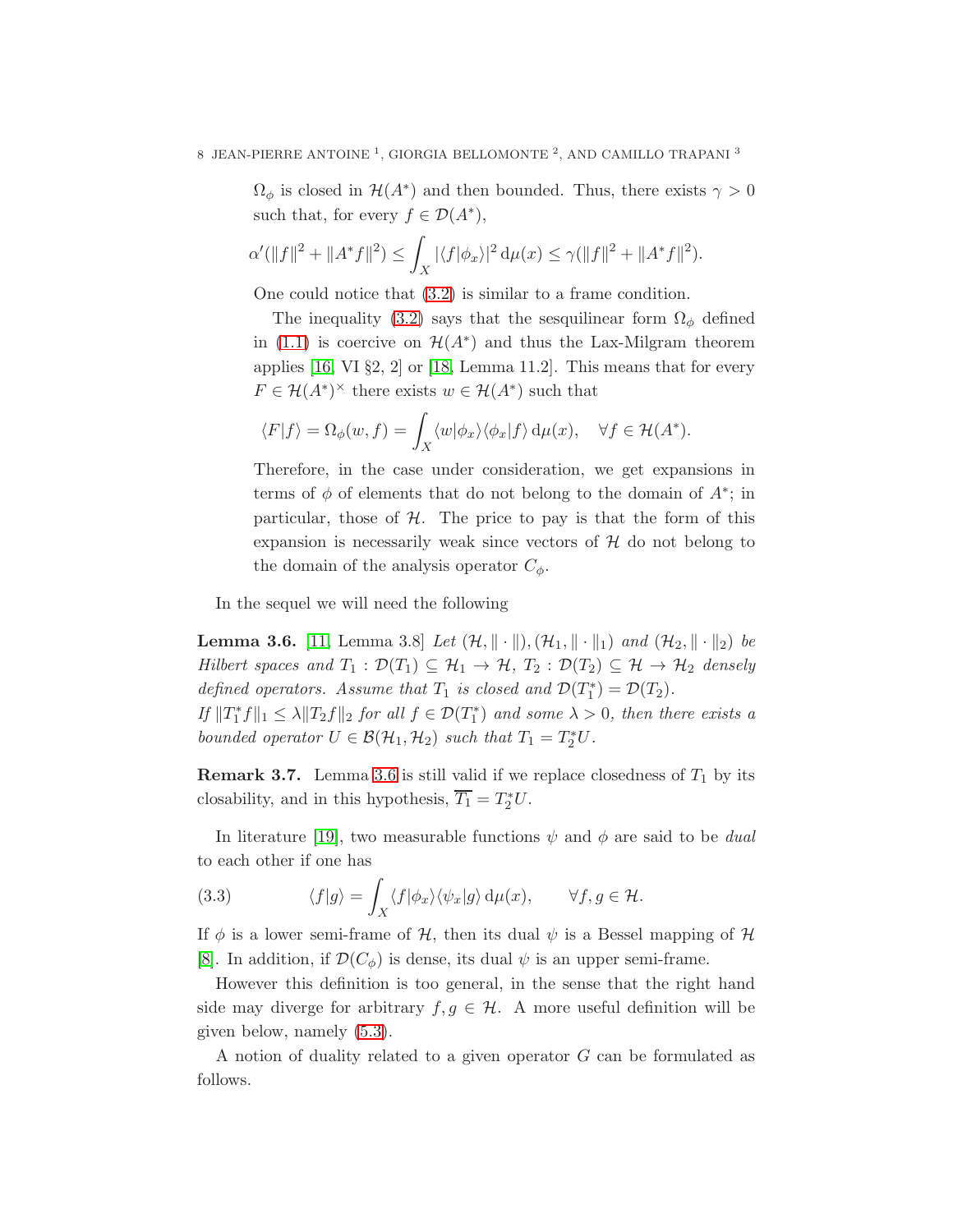<span id="page-8-0"></span>**Definition 3.8.** Let G be a densely defined operator and  $\phi: x \in X \mapsto \phi_x$ a function such that, for all  $u \in \mathcal{D}(G^*)$  the map  $x \mapsto \langle u | \phi_x \rangle$  is a measurable function on X. Then a function  $\psi : x \in X \mapsto \psi_x \in \mathcal{H}$  such that, for all  $f \in \mathcal{D}(G)$  the map  $x \mapsto \langle f|\psi_x \rangle$  is a measurable function on X is called a *weak*  $G$ -*dual of*  $\phi$  if

<span id="page-8-1"></span>(3.4)  
\n
$$
\langle Gf|u\rangle = \int_X \langle f|\psi_x\rangle \langle \phi_x|u\rangle d\mu(x), \quad \forall f \in \mathcal{D}(G) \cap \mathcal{D}(C_{\psi}), \forall u \in \mathcal{D}(G^*) \cap \mathcal{D}(C_{\phi}).
$$

This is a generalization of the notion of weak G-dual in [\[10\]](#page-20-0).

## Remarks 3.9.

- (i) The weak G-dual  $\psi$  of  $\phi$  is not unique, in general. On the other hand, Definition [3.8](#page-8-0) could be meaningless. For instance, if either  $\mathcal{D}(G) \cap \mathcal{D}(C_{\psi}) = \{0\}$  or  $\mathcal{D}(G^*) \cap \mathcal{D}(C_{\phi}) = \{0\}$ , then everything is "dual".
- (*ii*) Note that, if  $\phi$  is a weak G-frame, then there exists a weak G-dual  $\psi$  of  $\phi$  such that relation [\(3.4\)](#page-8-1) must hold only for  $\forall f \in \mathcal{D}(G), \forall u \in$  $\mathcal{D}(G^*)$  indeed  $\mathcal{D}(G^*) \subset \mathcal{D}(C_{\phi})$  and by Theorem 3.20 in [\[10\]](#page-20-0) there exists a Bessel weak G-dual  $\psi$  of  $\phi$ , hence  $\mathcal{D}(G) \subset \mathcal{D}(C_{\psi}) = \mathcal{H}$ .

Example 3.10. Given a densely defined operator G on a separable Hilbert space  $H$ , we show two examples of G-duality (see [\[10,](#page-20-0) Ex. 3.10]).

- (i) Let  $(X,\mu)$  be a locally compact,  $\sigma$ -compact measure space and let  ${X_n}_{n\in\mathbb{N}}$  be a covering of X made up of countably many measurable disjoint sets of finite measure. Without loss of generality we suppose that  $\mu(X_n) > 0$  for every  $n \in \mathbb{N}$ . Let  $\{e_n\} \subset \mathcal{D}(G)$  be an orthonormal basis of H and consider  $\phi$ , with  $\phi_x = \frac{Ge_n}{\sqrt{\mu(X)}}$  $\frac{Ge_n}{\mu(X_n)}$ ,  $x \in X_n, \forall n \in \mathbb{N}$ , then  $\phi$  is a weak G-frame, see [\[10,](#page-20-0) Example 3.10]. One can take  $\psi$  with  $\psi_x = \frac{e_n}{\sqrt{\mu(X_n)}}, x \in X_n, \forall n \in \mathbb{N}.$
- (ii) If  $\phi := G\zeta$ , where  $\zeta : x \in X \mapsto \zeta_x \in \mathcal{D}(G) \subset \mathcal{H}$  is a continuous frame for H, then one can take as  $\psi$  any dual frame of  $\zeta$ .

## 4. Lower atomic systems

<span id="page-8-2"></span>**Theorem 4.1.** Let  $(X, \mu)$  be a locally compact,  $\sigma$ -compact measure space, A *a densely defined operator and*  $\phi: x \in X \mapsto \phi_x \in \mathcal{H}$  *a map such that, for every*  $u \in \mathcal{D}(A^*)$ , the function  $x \mapsto \langle u | \phi_x \rangle$  is measurable on X. Then the *following statements are equivalent.*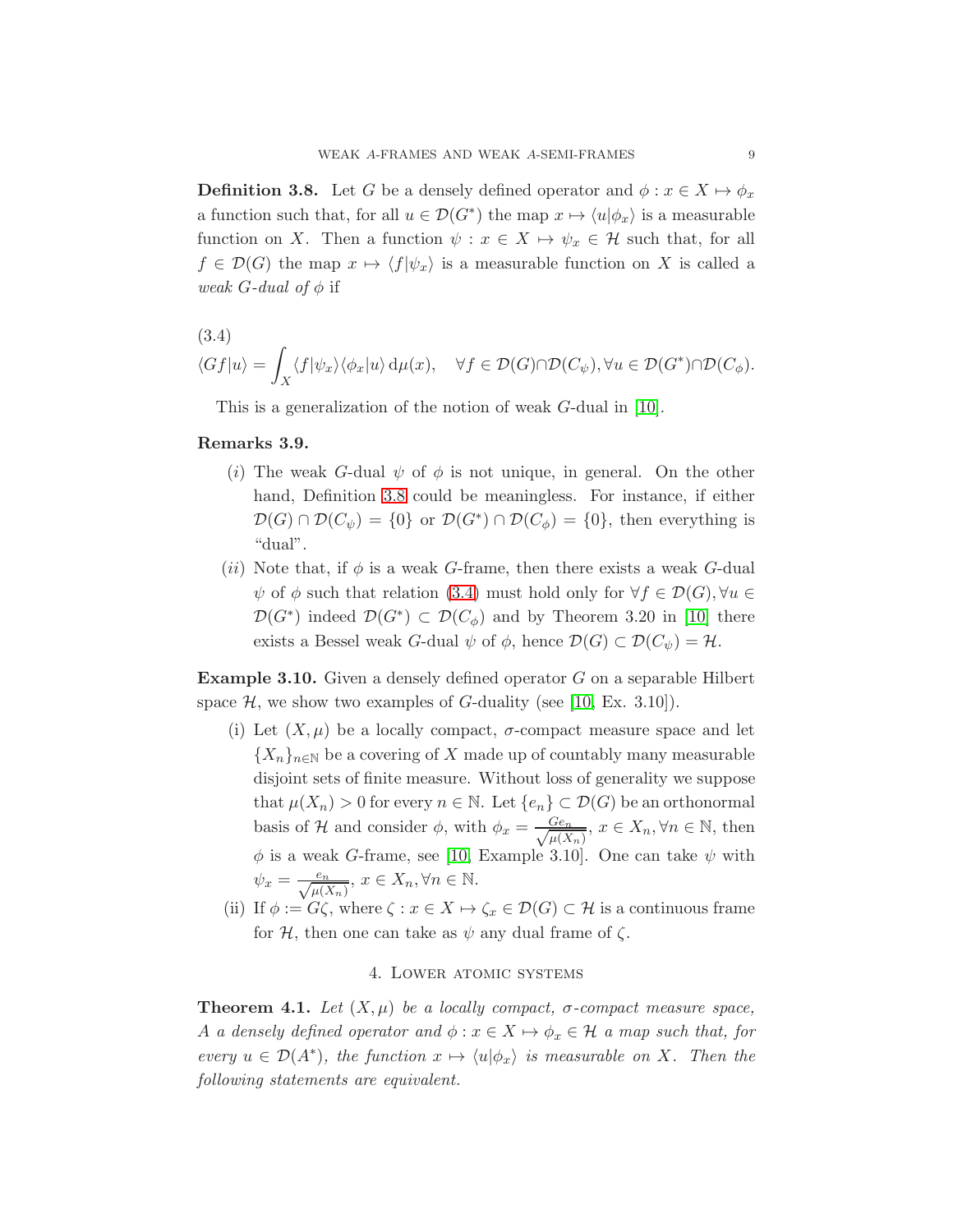- (i)  $\phi$  *is a weak lower A-semi-frame for*  $\mathcal{H}$ *.*
- (ii)  $\mathcal{E}_{\phi}(A) \neq \emptyset$  *and for every*  $B \in \mathcal{E}_{\phi}(A)$ *, there exists a closed densely defined extension*  $R$  *of*  $C^*_{\phi}$ *, with*  $\mathcal{D}(R^*) = \mathcal{D}(B^*)$ *, such that*  $B$  *can be decomposed as*  $B = RM$  *for some*  $M \in \mathcal{B}(\mathcal{H}, L^2(X, \mu)).$

**Proof.** We proceed as in [\[10,](#page-20-0) Theor. 3.16].

(i)⇒(ii) If  $\phi$  is a weak lower A-semi-frame for H, by definition, there exists  $B \in \mathcal{E}_{\phi}(A)$ . Consider  $E : \mathcal{D}(B^*) \to L^2(X,\mu)$  given by  $(Eu)(x) = \langle u | \phi_x \rangle$ ,  $\forall u \in \mathcal{D}(B^*)$ ,  $x \in X$  which is a restriction of the analysis operator  $C_{\phi}$ . E is closable and densely defined.

Apply Lemma [3.6](#page-7-0) to  $T_1 := B$ , and  $T_2 := E$ , noting that  $||Eu||_2^2 =$  $\int_X |\langle u|\phi_x\rangle|^2 d\mu(x), u \in \mathcal{D}(B^*)$ . Thus there exists  $M \in \mathcal{B}(\mathcal{H}, L^2(X, \mu))$  such that  $B = E^*M$ . Then the statement is proved by taking  $R = E^*$ , indeed  $R = E^* \supseteq C^*_{\phi}$  and  $\mathcal{D}(R) \supset \mathcal{D}(C^*_{\phi})$  is dense because  $C_{\phi}$  is closed and densely defined. Note that we have  $\mathcal{D}(B^*) = \mathcal{D}(R^*)$ ; indeed  $\mathcal{D}(R^*) = \mathcal{D}(\overline{E}),$ 

$$
\mathcal{D}(B^*) \subset \mathcal{D}(\overline{E}) = \mathcal{D}(M^*\overline{E}) \subset \mathcal{D}((E^*M)^*) = \mathcal{D}(B^*),
$$

hence in particular E is closed, recalling that  $\mathcal{D}(E) = \mathcal{D}(B^*)$ . (ii)⇒(i) Let  $B \in \mathcal{E}_{\phi}(A)$ ; For every  $u \in \mathcal{D}(B^*) = \mathcal{D}(R^*)$ 

$$
||B^*u||^2 = ||M^*R^*u||^2 \le ||M^*||^2||R^*u||^2 = ||M^*||^2 \int_X |\langle u|\phi_x\rangle|^2 d\mu(x) < \infty
$$

since  $R^* \subset C_{\phi}$ . This proves that  $\phi$  is a weak lower A-semi-frame.  $\Box$ 

Generalizing the notion of continuous weak atomic system for  $A \, [10]$  $A \, [10]$ , we consider the following

Definition 4.2. Let A be a densely defined operator on H. A *lower atomic system for* A is a function  $\phi: x \in X \mapsto \phi_x \in \mathcal{H}$  such that

- (i) for all  $u \in \mathcal{D}(A^*)$ , the map  $x \mapsto \langle u | \phi_x \rangle$  is a measurable function on  $X$ :
- (ii) the operator A has a closed extension B such that  $\mathcal{D}(B^*) \subset \mathcal{D}(C_\phi)$ ; i.e.,  $\mathcal{E}_{\phi}(A) \neq \emptyset;$
- (iii) there exists  $\gamma > 0$  such that, for every  $f \in \mathcal{D}(A)$ , there exists  $a_f \in$  $L^2(X,\mu)$ , with  $||a_f||_2 = (\int_X |a_f(x)|^2 d\mu(x))^{1/2} \le \gamma ||f||$  and

$$
\langle Af|u\rangle = \int_X a_f(x)\langle \phi_x|u\rangle \,d\mu(x), \qquad \forall u \in \mathcal{D}(B^*).
$$

We have choosen not to call  $\phi$  a *weak* lower atomic system for A for brevity, even if it leads to a weak decomposition of the range of the operator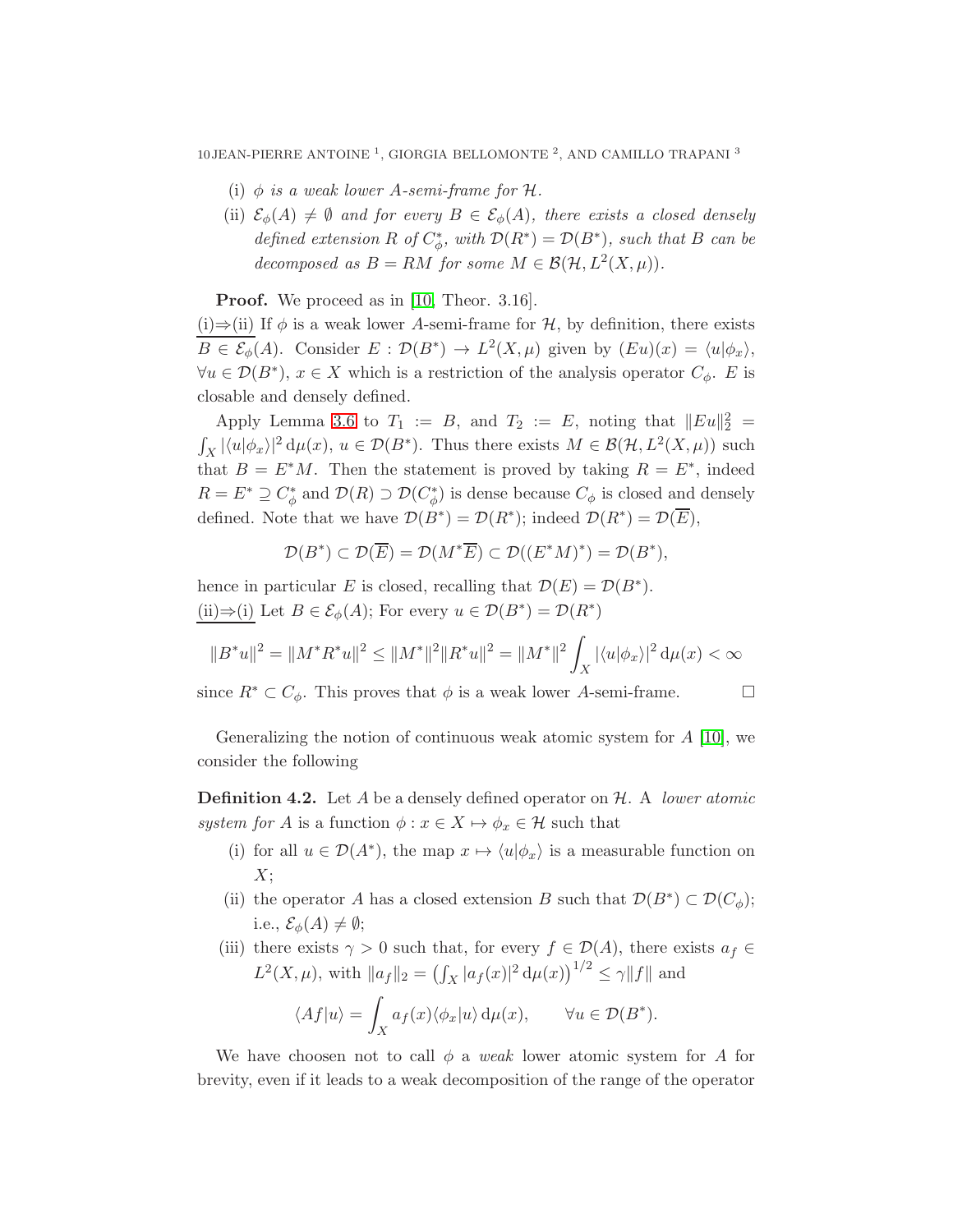A.

Theorem 3.20 of [\[10\]](#page-20-0) gives a characterization of weak atomic systems for A and weak A-frames. The next theorem yields the corresponding result for weak lower A-semi-frames.

<span id="page-10-0"></span>**Theorem 4.3.** *Let*  $(X, \mu)$  *be a locally compact,*  $\sigma$ *-compact measure space,* A *a densely defined operator in* H *and*  $\phi$  :  $x \in X \mapsto \phi_x \in H$  *a function such that, for all*  $u \in \mathcal{D}(A^*)$ *, the map*  $x \mapsto \langle u | \phi_x \rangle$  *is measurable on* X*. Then the following statements are equivalent.*

- (i)  $\phi$  *is a lower atomic system for* A;
- (ii)  $\phi$  *is a weak lower A-semi-frame for*  $\mathcal{H}$ *;*
- (iii)  $\mathcal{E}_{\phi}(A) \neq \emptyset$  *and, for every*  $B \in \mathcal{E}_{\phi}(A)$ *,*  $\phi$  *has a Bessel weak* B-dual  $\psi$ *.*

**Proof.** (i) $\Rightarrow$ (ii)

Consider a  $\phi$ -extension B of A. By the density of  $\mathcal{D}(A)$ , we have, for every  $u \in \mathcal{D}(B^*)$ 

$$
||B^*u|| = \sup_{f \in \mathcal{H}, ||f||=1} |\langle B^*u|f \rangle| = \sup_{f \in \mathcal{D}(A), ||f||=1} |\langle B^*u|f \rangle|
$$
  
\n
$$
= \sup_{f \in \mathcal{D}(A), ||f||=1} |\langle u|Bf \rangle| = \sup_{f \in \mathcal{D}(A), ||f||=1} |\langle u|Af \rangle|
$$
  
\n
$$
= \sup_{f \in \mathcal{D}(A), ||f||=1} \left| \int_X \overline{a_f(x)} \langle u|\phi_x \rangle d\mu(x) \right|
$$
  
\n
$$
\leq \sup_{f \in \mathcal{D}(A), ||f||=1} \left( \int_X |a_f(x)|^2 d\mu(x) \right)^{1/2} \left( \int_X |\langle u|\phi_x \rangle|^2 d\mu(x) \right)^{1/2}
$$
  
\n
$$
\leq \gamma \left( \int_X |\langle u|\phi_x \rangle|^2 d\mu(x) \right)^{1/2} < \infty
$$

for some  $\gamma > 0$ ; the last but one inequality is due to the fact that  $\phi$  is a lower atomic system for A and the last one to the inclusion  $\mathcal{D}(B^*) \subset \mathcal{D}(C_\phi)$ . Then,  $\phi$  is a weak lower A-semi-frame.

 $(ii) \Rightarrow (iii)$ 

Following the proof of Theorem [4.1,](#page-8-2) for every  $\phi$ -extension B of A there exists a closed densely defined extension R of  $C^*_{\phi}$ , with  $\mathcal{D}(R^*) = \mathcal{D}(B^*)$ , such that  $B = RM$  for some  $M \in \mathcal{B}(\mathcal{H}, L^2(X, \mu)).$ 

By the Riesz representation theorem, for every  $x \in X$  there exists a unique vector  $\psi_x \in \mathcal{H}$  such that  $(Mh)(x) = \langle h | \psi_x \rangle$ , for every  $h \in \mathcal{H}$ . The function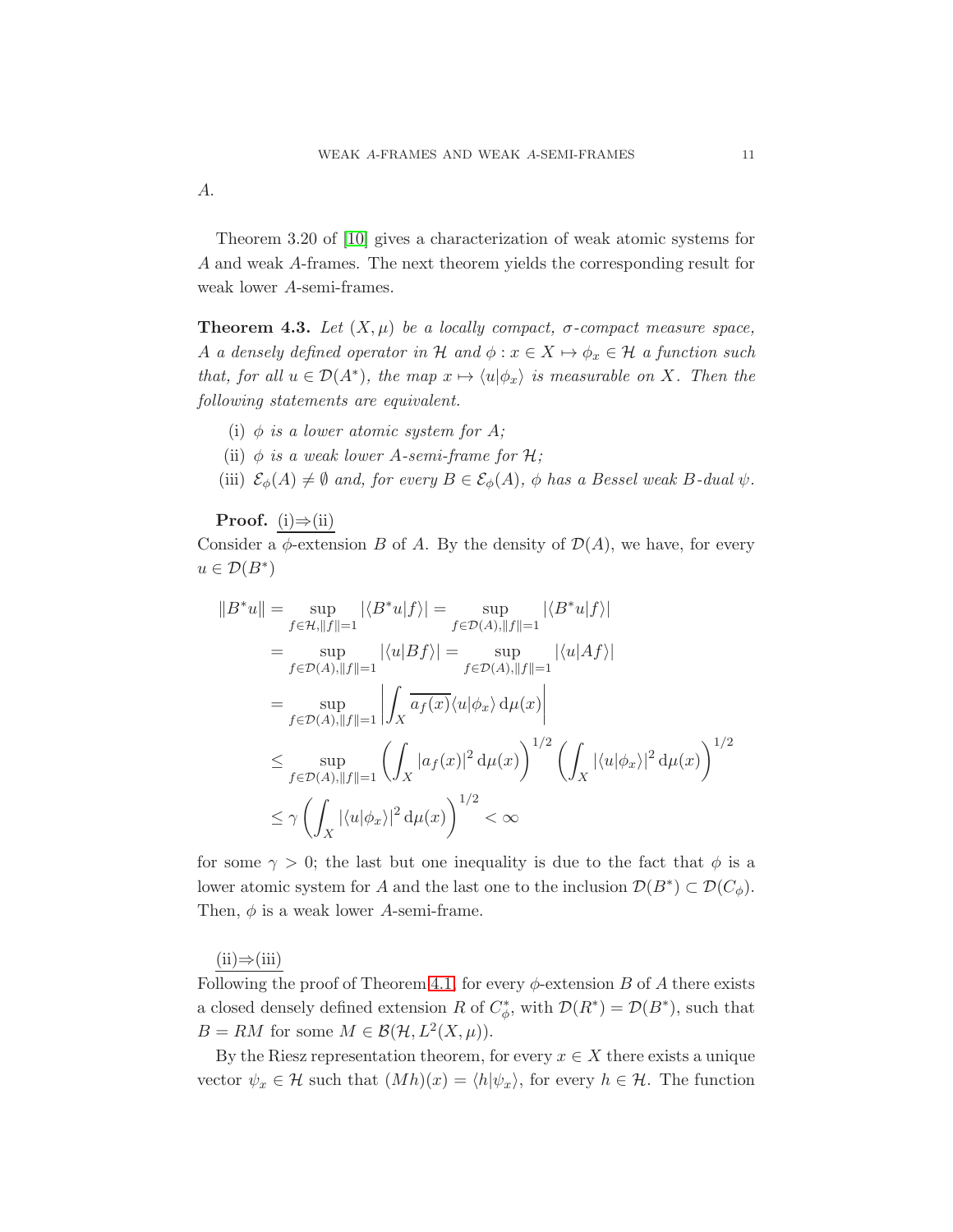$\psi: x \in X \mapsto \psi_x \in \mathcal{H}$  is Bessel. Indeed,

$$
\int_X |\langle h | \psi_x \rangle|^2 d\mu(x) = \int_X |(Mh)(x)|^2 d\mu(x)
$$
  
=  $||Mh||_2^2 \le ||M||^2 ||h||^2$ ,  $\forall h \in \mathcal{H}$ .

Hence  $\mathcal{D}(C_{\psi}) = \mathcal{H}$ . Moreover, for  $f \in \mathcal{D}(B) \cap \mathcal{D}(C_{\psi}) = \mathcal{D}(B)$ ,  $u \in \mathcal{D}(B^*) =$  $\mathcal{D}(R^*)\subset \mathcal{D}(C_\phi)$ 

$$
\langle Bf|u\rangle = \langle RMf|u\rangle = \langle Mf|R^*u\rangle_2
$$

$$
= \int_X \langle f|\psi_x\rangle \langle \phi_x|u\rangle d\mu(x).
$$

 $(iii) \Rightarrow (i)$ 

It suffices to take, for every fixed  $\phi$ -extension B of A,  $a_f : x \in X \mapsto$  $a_x(f) = \langle f | \psi_x \rangle \in \mathbb{C}$  for all  $f \in \mathcal{D}(B)$ . Indeed,  $a_f \in L^2(X, \mu)$  and, for some  $\gamma > 0$ , we have  $\int_X |a_x(f)|^2 d\mu(x) = \int_X |\langle f | \psi_x \rangle|^2 d\mu(x) \leq \gamma ||f||^2$ , since  $\psi$  is a Bessel function. Moreover, by definition of weak B-dual, we have  $\langle Bf|u \rangle =$  $\int_X a_f(x) \langle \phi_x | u \rangle \, d\mu(x)$ , for  $f \in \mathcal{D}(C_\psi) \cap \mathcal{D}(B) = \mathcal{D}(B)$ ,  $u \in \mathcal{D}(B^*) \subset \mathcal{D}(C_\phi)$ . Indeed we note that  $\mathcal{D}(C_{\psi}) = \mathcal{H}$  since  $\psi$  is a Bessel function.

**Remark 4.4.** We don't know if  $\psi$  is a weak upper A-semi-frame, in the sense of Definition [5.3,](#page-12-2) indeed  $\psi$  needs not to be  $\mu$ -total, that is,  $\int_X |\langle f | \psi_x \rangle|^2 \neq 0$ for every  $f \in \mathcal{H}$ ,  $f \neq 0$ .

## 5. Duality and Weak upper A-semi-frames

If  $C \in GL(H)$ , a *frame controlled by the operator* C or C- *controlled frame* [\[9\]](#page-20-10) is a family of vectors  $\phi = (\phi_n \in \mathcal{H} : n \in \Gamma)$ , such that there exist two constants  $m_A > 0$  and  $M_A < \infty$  satisfying

<span id="page-11-0"></span>(5.1) 
$$
\mathsf{m}_{\mathsf{A}} \left\| f \right\|^2 \leq \sum_{n} \langle f | \phi_n \rangle \langle C \phi_n | f \rangle \leq \mathsf{M}_{\mathsf{A}} \left\| f \right\|^2, \forall f \in \mathcal{H}
$$

or, to put it in a continuous form:

<span id="page-11-1"></span>(5.2) 
$$
\mathsf{m}_{\mathsf{A}} \, \|f\|^2 \leq \int_X \langle f | \phi_x \rangle \, \langle C \phi_x | f \rangle \, \mathrm{d} \mu(x) \leq \mathsf{M}_{\mathsf{A}} \, \|f\|^2 \, , \ \forall \, f \in \mathcal{H}.
$$

According to Proposition 3.2 of [\[9\]](#page-20-10), an A-controlled frame is in fact a classical frame when the controlling operator belongs to  $GL(\mathcal{H})$ . A similar result holds true for a weak lower A-semi-frame if A is bounded as we show in Proposition [5.2.](#page-12-0) From there it follows that, if  $A$  is bounded, a weak lower A-semi-frame has an upper semi-frame dual to it.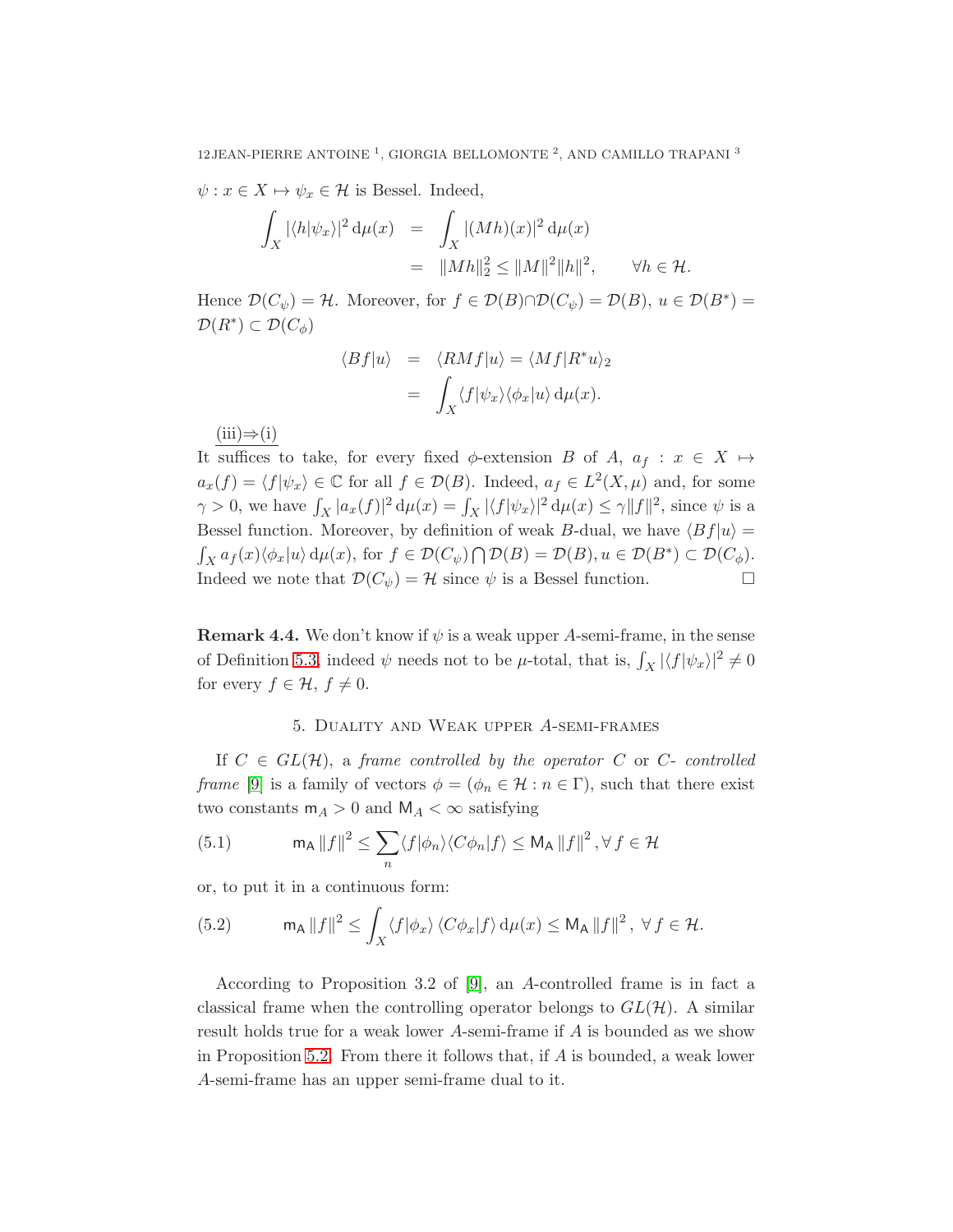<span id="page-12-3"></span>Remark 5.1. We recall that a bounded operator A is surjective if and only if  $A^*$  is injective and  $\mathcal{R}(A^*)$  is norm closed (if and only if  $A^*$  is injective and  $\mathcal{R}(A)$  is closed) [17, Theor. 4.14 and 4.15].

<span id="page-12-0"></span>**Proposition 5.2.** *Let*  $A \in \mathcal{B}(\mathcal{H})$  *and*  $\phi$  *be a weak lower* A-semi-frame. *Assume that anyone of the following assumptions is satisfied:*

- (i) A<sup>∗</sup> *injective, with* <sup>R</sup>(A<sup>∗</sup> ) *norm closed or*
- (ii) A<sup>∗</sup> *injective, with* R(A) *closed or*
- (iii) A *surjective.*

*Then*

- (a)  $\phi$  *is a lower semi-frame of*  $\mathcal H$  *in the sense of* [\(1.5\)](#page-2-0),
- (b) *there exists an upper semi-frame*  $\psi$  *dual to*  $\phi$ *.*

**Proof.** (a) By Remark [5.1](#page-12-3) it suffices to prove (iii). By Theorem 4.15 in [17], A is surjective if and only if there exists  $\gamma > 0$  such that  $||A^*f|| \ge \gamma ||f||$ , for every  $f \in \mathcal{H}$ , then

$$
\gamma^2 \alpha \|f\|^2 \le \alpha \|A^* f\|^2 \le \int_X |\langle f|\phi_x\rangle|^2 \, \mathrm{d}\mu(x), \qquad \forall \, f \in \mathcal{H}.
$$

(b) The thesis follows from (a) and Proposition 2.1 (ii) in [\[7\]](#page-20-11) (with  $\{e_n\}$  an ONB of  $\mathcal{H}$ ).

As explained above, the notion of duality given in [\(3.3\)](#page-7-1) is too general. Therefore, in what follows  $\psi$  will be said to be *dual to*  $\phi$  if one has

<span id="page-12-1"></span>(5.3) 
$$
\langle f|g\rangle = \int_X \langle f|\phi_x\rangle \langle \psi_x|g\rangle d\mu(x), \qquad \forall f \in \mathcal{D}(C_{\phi}), g \in \mathcal{D}(C_{\psi}).
$$

An interesting question is to identify a weak A-dual of a weak lower A-semi-frame. We expect one should generalize to the present situation the notion of upper semi-frame. We first consider the next definition and examine its consequences.

<span id="page-12-2"></span>Definition 5.3. Let A be a densely defined operator on H. A *weak upper* A-semi-frame for H is a function  $\psi : x \in X \mapsto \psi_x \in \mathcal{H}$  such that, for all  $f \in \mathcal{D}(A)$ , the map  $x \mapsto \langle f|\psi_x\rangle$  is measurable on X and there exists a closed extension F of A and a constant  $\alpha > 0$  such that

<span id="page-12-4"></span>(5.4) 
$$
\int_X |\langle u|\psi_x\rangle|^2 d\mu(x) \leq \alpha ||F^*u||^2, \qquad \forall u \in \mathcal{D}(F^*).
$$

Remarks 5.4.

(i) From Definition [5.3](#page-12-2) it is clear that  $\mathcal{D}(F^*) \subset \mathcal{D}(C_{\psi})$ .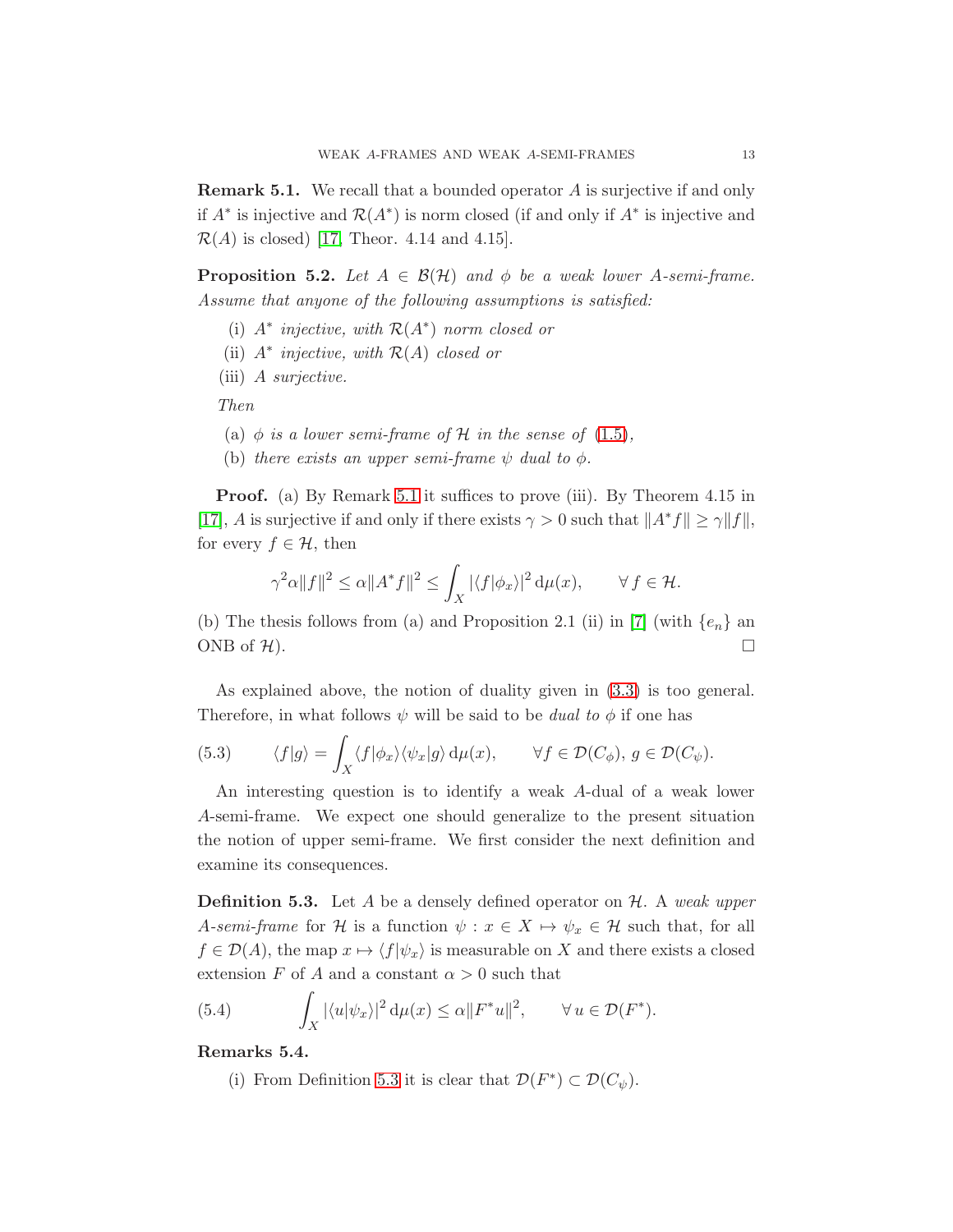(ii) If  $A \in \mathcal{B}(\mathcal{H})$ , then  $\psi$  it is clearly a Bessel family.

<span id="page-13-0"></span>**Corollary 5.5.** *Let*  $\psi$  *be Bessel mapping of*  $\mathcal{H}$ *, and*  $A \in \mathcal{B}(\mathcal{H})$ *. Assume that anyone of the following statements is satisfied:*

- (i) A<sup>∗</sup> *injective, with* <sup>R</sup>(A<sup>∗</sup> ) *norm closed or*
- (ii) A<sup>∗</sup> *injective, with* R(A) *closed or*
- (iii) A *surjective.*

*Then*  $\psi$  *is a weak upper A-semi-frame.* 

**Proof.** By Remark [5.1](#page-12-3) it suffices to prove (iii). By Theorem 4.15 in [17], we have just to note that

$$
\int_X |\langle f | \psi_x \rangle|^2 d\mu(x) \le \gamma \|f\|^2 \le \alpha^2 \gamma \|A^* f\|^2, \qquad \forall f \in \mathcal{H}.
$$

**Remark 5.6.** The previous result is true *a fortiori* if  $\psi$  is an upper semiframe of H.

Summarizing Proposition [5.2,](#page-12-0) Corollary [5.5](#page-13-0) together with the preceding results we have that

**Corollary 5.7.** *Let*  $A \in \mathcal{B}(\mathcal{H})$ *. Assume that anyone of the following assumptions is satisfied:*

- (i) A<sup>∗</sup> *injective, with* <sup>R</sup>(A<sup>∗</sup> ) *norm closed or*
- (ii) A<sup>∗</sup> *injective, with* R(A) *closed or*
- (iii) A *surjective.*

*and let*  $\phi$  *be a weak lower A-semi-frame. Then there exists a weak upper*  $A$ -semi-frame  $\psi$  dual to  $\phi$ .

**Theorem 5.8.** Let  $(X, \mu)$  be a locally compact,  $\sigma$ -compact measure space, A *a densely defined operator and*  $\psi : x \in X \mapsto \psi_x \in \mathcal{H}$  *a map such that, for every*  $f \in \mathcal{D}(A)$ *, the function*  $x \mapsto \langle f | \psi_x \rangle$  *is measurable on* X*. Then the following statements are equivalent.*

- (i)  $\psi$  *is a weak upper A-semi-frame for*  $\mathcal{H}$ *.*
- (ii) *For every closed, densely defined extension* F *of* A *such that* [\(5.4\)](#page-12-4) *holds true, there exists a closed, densely defined extension*  $Q$  of  $C^*_{\psi}$ such that  $Q = FN$  for some  $N \in \mathcal{B}(L^2(X, \mu), \mathcal{H})$ .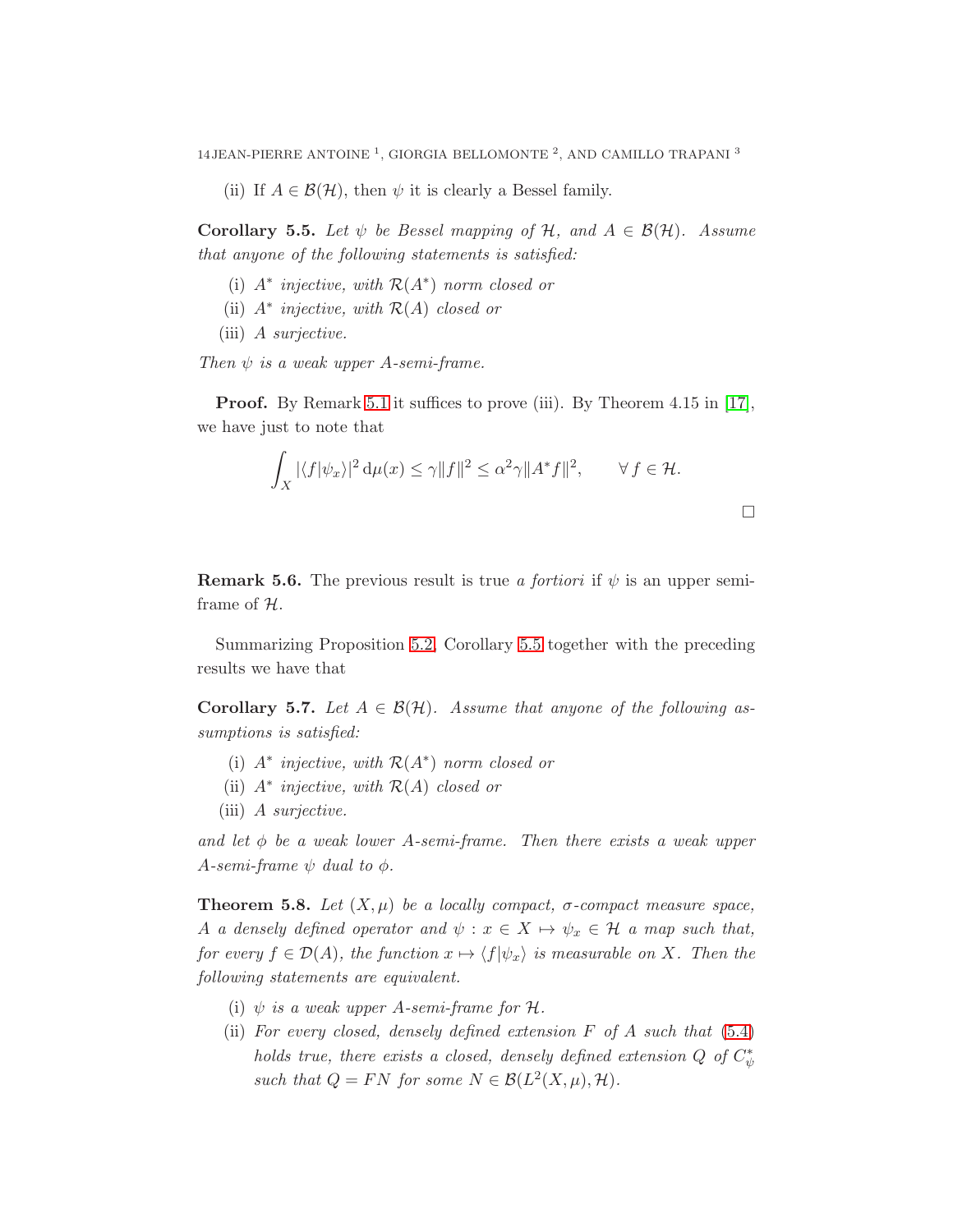**Proof.** (i)⇒(ii) Let  $\psi$  be a weak upper A-semi-frame, then for every closed extension  $F$  of  $A$  for which [\(5.4\)](#page-12-4) holds true, consider the operator  $E=C_\psi\restriction {\mathcal D}(F^*).$  It is densely defined, closable since  $C_\psi$  is closed. Define an operator O on  $R(F^*) \subseteq \mathcal{H}$  as  $OF^*f = Ef \in L^2(X, \mu)$ . Then O is a well-defined bounded operator by  $(5.4)$ . Now we extend O to the closure of  $R(F^*)$  by continuity and define it to be zero on  $R(F^*)^{\perp}$ . Therefore  $O \in \mathcal{B}(\mathcal{H}, L^2(X, \mu))$  and  $OF^* = E$ , i.e.  $E^* = FO^*$  and the statement is proved by taking  $Q = E^*$  and  $N = O^*$ .

(ii)⇒(i) From  $Q = FN$ , with Q a densely defined closed extension of  $C^*_{\psi}$ , we have that  $Q^* = N^*F^* \subset C_{\psi}$ . For every  $u \in \mathcal{D}(F^*) = \mathcal{D}(N^*F^*) =$  $\mathcal{D}((FN)^*) \subset \mathcal{D}(C_{\psi})$ 

$$
||C_{\psi}u||_2^2 = \int_X |\langle u|\psi_x\rangle|^2 d\mu(x) = ||N^*F^*u||_2^2 \le \alpha ||F^*u||^2
$$
  
for some  $\alpha > 0$ .

We can now prove the following duality result, which suggests that Definition [5.3](#page-12-2) is convenient in this context.

**Proposition 5.9.** Let A be a densely defined operator and  $\psi$  a weak upper A*-semi-frame. Let* F *be a closed extension of* A *satisfying* [\(5.4\)](#page-12-4) *for some*  $\alpha > 0$ *. Assume that*  $\phi \subset \mathcal{D}(A)$  *is a weak F-dual of*  $\psi$  *such that* 

- (a)  $F^*\mathcal{D}(F^*) \subset \mathcal{D}(C_\phi)$ ;
- (b) the function  $x \to \|A\phi_x\|$  is in  $L^2(X, \mu)$ .

*Then*  $F \in \mathcal{E}_{A\phi}(A)$  *and*  $A\phi$  *is a weak lower*  $A$ -semi-frame with  $F$  *as*  $(A\phi)$ *extension and lower bound*  $\alpha^{-1}$ ; *i.e.*,

(5.5) 
$$
\alpha^{-1} ||F^*u||^2 \le \int_X |\langle u|A\phi_x\rangle|^2 d\mu(x), \qquad \forall u \in \mathcal{D}(F^*) \cap \mathcal{D}(C_\phi).
$$

<span id="page-14-0"></span>**Proof.** For every  $u \in \mathcal{D}(FF^*)$ 

$$
||F^*u||^2 = \langle F^*u|F^*u \rangle = \langle FF^*u|u \rangle
$$
  
\n
$$
= \int_X \langle F^*u|\phi_x\rangle \langle \psi_x|u \rangle d\mu(x), \text{ by weak } F\text{-duality}
$$
  
\n
$$
\leq \left(\int_X |\langle u|\psi_x\rangle|^2 d\mu(x)\right)^{1/2} \left(\int_X |\langle F^*u|\phi_x\rangle|^2 d\mu(x)\right)^{1/2}
$$
  
\n
$$
\leq \alpha^{1/2} ||F^*u|| \left(\int_X |\langle F^*u|\phi_x\rangle|^2 d\mu(x)\right)^{1/2}
$$

The right hand side of the previous inequality is finite because of (a).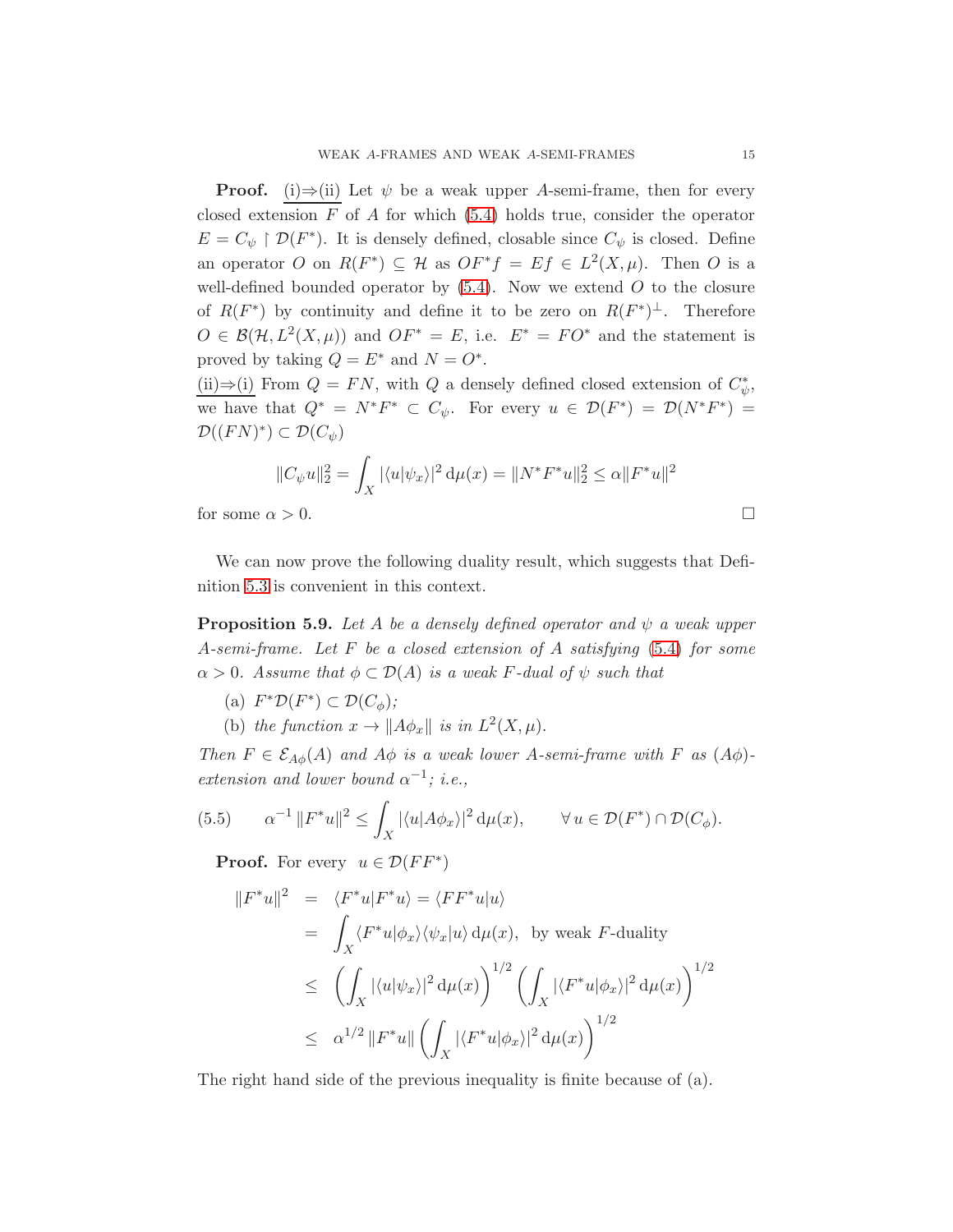Hence,

$$
||F^*u|| \leq \alpha^{1/2} \left( \int_X |\langle u| A \phi_x \rangle|^2 d\mu(x) \right)^{1/2}, \quad \forall u \in \mathcal{D}(FF^*).
$$

Now we take into account that  $\mathcal{D}(FF^*)$  is a core for  $F^*$  by von Neumann theorem [\[16,](#page-20-1) Theorem 3.24]. Therefore, for every  $u \in \mathcal{D}(F^*)$ , there exists a sequence  ${u_n} \subset \mathcal{D}(FF^*)$  such that  $||u_n - u|| \to 0$  and  $||F^*u_n - F^*u|| \to$ 0. This implies, of course, that  $\langle F^*u_n|\phi_x\rangle \to \langle F^*u|\phi_x\rangle$ , for every  $x \in X$ . Moreover, since  $\{u_n\}$  is bounded, we have

$$
|\langle F^*u_n|\phi_x\rangle|=|\langle u_n|F\phi_x\rangle|\leq M||F\phi_x||,
$$

for some  $M > 0$  and for every  $x \in X$ . The assumption that  $x \to ||A\phi_x||$ is in  $L^2(X,\mu)$  allows us to apply the dominated convergence theorem and conclude that

$$
||F^*u|| \le \alpha^{1/2} \left( \int_X |\langle u| A \phi_x \rangle|^2 d\mu(x) \right)^{1/2}, \quad \forall u \in \mathcal{D}(F^*).
$$

The right hand side of the latter inequality is finite again by (a), hence  $\mathcal{D}(F^*)\subset \mathcal{D}(C_{A\phi})$ . This fact also implies that  $F\in \mathcal{E}_{A\phi}(A)$  since, if  $u \in$  $\mathcal{D}(F^*)$ , we get

$$
\int_X |\langle u| A \phi_x \rangle|^2 d\mu(x) = \int_X |\langle F^* u| \phi_x \rangle|^2 d\mu(x) = ||C_{A\phi} u||^2 < \infty.
$$

 $\Box$ 

# Remarks 5.10.

(1) Note [\(5.5\)](#page-14-0) can obviously be also written

$$
\alpha^{-1} \|h\|^2 \le \int_X |\langle h|\phi_x\rangle|^2 \, \mathrm{d}\mu(x), \qquad \forall \, h \in \mathcal{R}(F^*).
$$

(2) For every  $f \in \mathcal{D}(F^*)$ , with our new definition by

$$
\alpha^{-1} \int_X |\langle f | \psi_x \rangle|^2 d\mu(x) \leq ||A^* f||^2 \leq \alpha \int_X |\langle f | A \phi_x \rangle|^2 d\mu(x)
$$

it follows that  $||C_{\psi}f|| \leq \alpha ||C_{A\phi}f||$  for every  $f \in \mathcal{D}(F^*)$ . Since  $C_{\psi}$  is closed then  $\mathcal{D}(C^*_\psi)$  is dense and [\(5.4\)](#page-12-4) and [\(5.5\)](#page-14-0) imply that  $\mathcal{D}(C_{A\phi}) \subseteq$  $\mathcal{D}(F^*) \subseteq \mathcal{D}(C_{\psi})$  hence the last is dense too.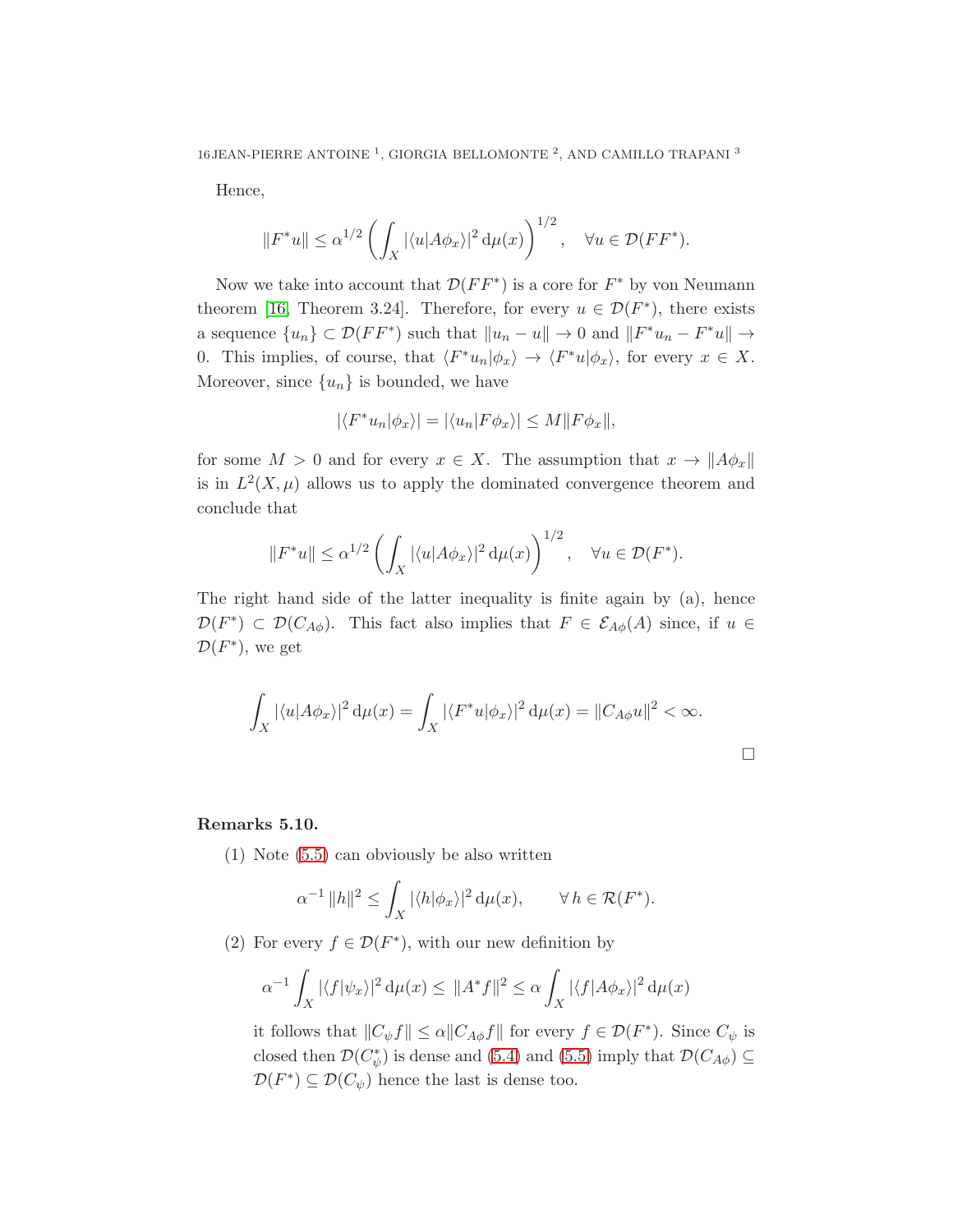Another possibility is to mimic the notion of controlled frame [\(5.1\)](#page-11-0) or [\(5.2\)](#page-11-1), introduced in [\[9,](#page-20-10) Definition 3.1]. Because the operator A is supposed to belong to  $GL(\mathcal{H})$ , we end up with a generalized frame (and actually a genuine frame). It would be interesting to extend the definition to an unbounded operator or at least to operators less regular than elements of  $GL(\mathcal{H})$ .

A possibility is to investigate the following generalization. Let B be a linear operator with domain  $\mathcal{D}(B)$ . Suppose that  $\psi_n \in \mathcal{D}(B)$  for all n. Put

$$
\Omega_B(f,g) = \sum_n \langle f | \psi_n \rangle \langle B\psi_n | g \rangle, \forall f, g \in \mathcal{D}(\Omega_B),
$$

where  $\mathcal{D}(\Omega_B)$  is some domain of the sesquilinear form defined formally on the rhs. Following [\[13,](#page-20-4) Sec. 4], we may consider the form  $\Omega_B$  as the form generated by two sequences,  $\{\psi_n\}$  and  $\{B\psi_n\}$ . Then the operator associated to the form  $\Omega_B$  is precisely B, since one has  $\langle Bf|g \rangle = \Omega_B(f, g)$ .

A continuous version of [\(5.1\)](#page-11-0) would be

$$
\mathsf{m}_A \|f\|^2 \le \int_X \langle f | \psi_x \rangle \langle A \psi_x | f \rangle \, \mathrm{d}\mu(x) \le \mathsf{M}_A \|f\|^2 \,, \quad \text{for all } f \in \mathcal{H}.
$$

and the sesquilinear form becomes

$$
\Omega_A(f,g) = \int_X \langle f | \psi_x \rangle \langle A \psi_x | g \rangle \, d\mu(x) \leq \mathsf{M}_A \| f \|^2 \,, \quad \text{for all } f, g \in \mathcal{D}(\Omega_A).
$$

From the last relation, we might infer two alternative possible definitions of an *upper* A*-semi-frame*, namely:

<span id="page-16-0"></span>(5.6) 
$$
\int_X |\langle Af | \psi_x \rangle|^2 d\mu(x) \le M \|f\|^2, \quad \forall f \in \mathcal{D}(A),
$$

$$
\int_X \langle f | \psi_x \rangle \langle \psi_x | Af \rangle d\mu(x) \le M \|f\|^2, \quad \forall f \in \mathcal{D}(A),
$$

Actually the definition [\(5.6\)](#page-16-0) leads to that of an A*-Bessel map*, provided that  $\psi_x \in \mathcal{D}(A^*),$  for all  $x \in X$ :

$$
\int_X \langle f | \psi_x \rangle \langle A^* \psi_x | f \rangle \, \mathrm{d}\mu(x) \le \mathsf{M} \, \|f\|^2 \,, \quad \forall \, f \in \mathcal{D}(A).
$$

Further study will hopefully reveal which of the three definitions of an upper A-semi-frame is the most natural one.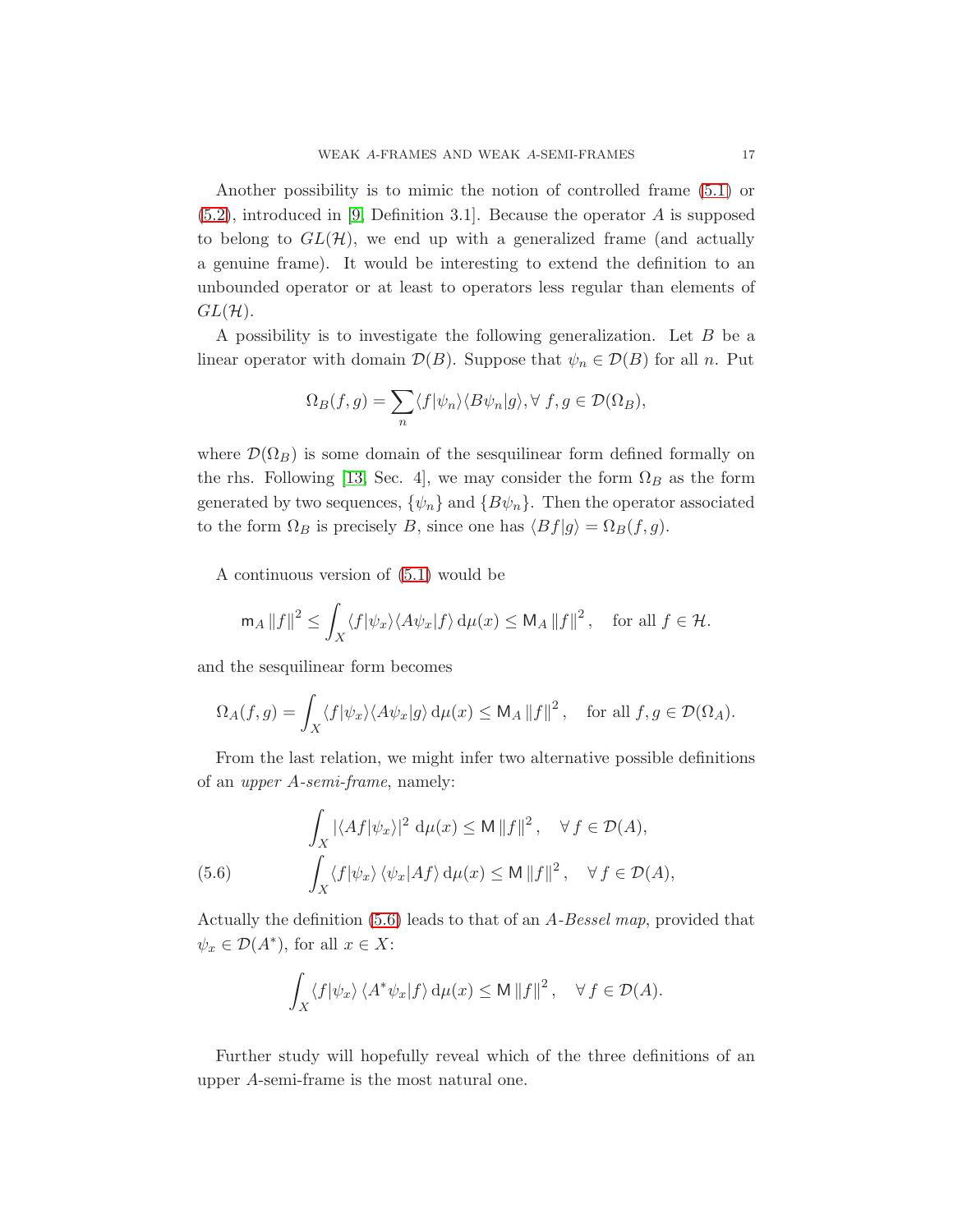#### 6. Examples

<span id="page-17-0"></span>(1) A reproducing kernel Hilbert space. We start from the example of a lower semi-frame in a reproducing kernel Hilbert space described in increas-ing generality in [\[6,](#page-20-12) [8\]](#page-20-3). Let  $\mathcal{H}_K$  be a reproducing kernel Hilbert space of (nice) functions on a measure space  $(X, \mu)$ , with kernel function  $k_x, x \in X$ , that is,  $f(x) = \langle f|k_x\rangle_K$ ,  $\forall f \in \mathcal{H}_K$ . Choose a (real valued, measurable) weight function  $m(x) > 1$  and consider the unbounded self-adjoint multiplication operator  $(Mf)(x) = m(x)f(x), \forall x \in X$ , with dense domain  $\mathcal{D}(M)$ . For each  $n \in \mathbb{N}$ , define  $\mathcal{H}_n = \mathcal{D}(M^n)$ , equipped with its graph norm, and  $\mathcal{H}_{\overline{n}} := \mathcal{H}_{-n} = \mathcal{H}_{n}^{\times}$  (conjugate dual). Then we have the Hilbert scale  $\{\mathcal{H}_n, n \in \mathbb{Z}\}$ :

$$
\dots \mathcal{H}_n \subset \dots \subset \mathcal{H}_2 \subset \mathcal{H}_1 \subset \mathcal{H}_0 = \mathcal{H}_K \subset \mathcal{H}_{\overline{1}} \subset \mathcal{H}_{\overline{2}} \dots \subset \mathcal{H}_{\overline{n}} \dots
$$

As an operator on the scale, which is a partial inner product space [\[2\]](#page-19-3), the operator M has continuous representatives  $M_{n+1} \to M_n, n \in \mathbb{Z}$ .

Fix some  $n > 1$  and define the measurable functions  $\phi_x = k_x m^n(x)$ ,  $\psi_x =$  $k_x m^{-n}(x)$ , for every  $x \in X$ .. Then  $\psi_x \in \mathcal{H}_n$ , for every  $x \in X$ , and  $\psi$  is an upper semi-frame, whereas  $\phi_x \in \mathcal{H}_{\overline{n}}$ , for every  $x \in X$ , and  $\phi$  is a lower semi-frame. Also  $C_{\psi}: \mathcal{H}_K \to \mathcal{H}_n$ ,  $C_{\phi}: \mathcal{H}_K \to \mathcal{H}_{\overline{n}}$  continuously. One has indeed, for every  $g \in \mathcal{H}_K$ ,  $\langle \psi_x | g \rangle_K = \overline{g(x)} \, m^{-n}(x) \in \mathcal{H}_n$  and  $\langle \phi_x | g \rangle_K =$  $\overline{g(x)}$   $m^{n}(x) \in \mathcal{H}_{\overline{n}}$ .

Next choose a real valued, measurable function  $x \mapsto a(x)$  such that  $a(x) \leq$  $m^{n}(x), \forall x \in X$ , and define  $A = A^*$  as the multiplication operator by a:  $(Af)(x) = a(x)f(x), \forall x \in X$ . Let  $\mathcal{D}(A) = \mathcal{H}_n$ . Then  $A \in \mathcal{B}(\mathcal{H}_n)$  since  $||af|| ≤ ||m<sup>n</sup>f|| < \infty$ , for every  $f ∈ H_n$  and since  $a(x)m<sup>-n</sup>(x) < 1$  for every  $x \in X$  and for every  $f \in \mathcal{H}_n$ , then  $\mathcal{R}(A) \subset \mathcal{D}(M^n) = \mathcal{H}_n$ . As an operator on the scale, A has continuous representatives  $A_{p,n+p}$ :  $\mathcal{H}_{n+p} \to \mathcal{H}_p$ .

Then we have,  $\forall f \in \mathcal{D}(A) = \mathcal{H}_n \subset \mathcal{D}(C_{\phi}),$ 

$$
||Af||2 = \int_X |f(x)|2 a(x)2 d\mu(x) \le \int_X |f(x)|2 m2n(x) d\mu(x) = \int_X |\langle f|\phi_x\rangle_K|2 d\mu(x) < \infty.
$$

that is,  $\phi$  is a weak A-frame for  $\mathcal{H}_K$ .

The same holds for every self-adjoint operator  $A'$  which is the multiplication operator by the measurable function  $x \mapsto a'(x)$  such that  $a'(x) \leq$  $m^{n}(x), \forall x \in X$ , and  $\mathcal{D}(A') = \mathcal{H}_{n}$ .

Let now the closed operator B be a  $\phi$ -extension of A, that is,

$$
A \subset B \text{ and } \mathcal{H}_n = \mathcal{D}(A) \subset \mathcal{D}(B^*) \subset \mathcal{D}(C_{\phi})
$$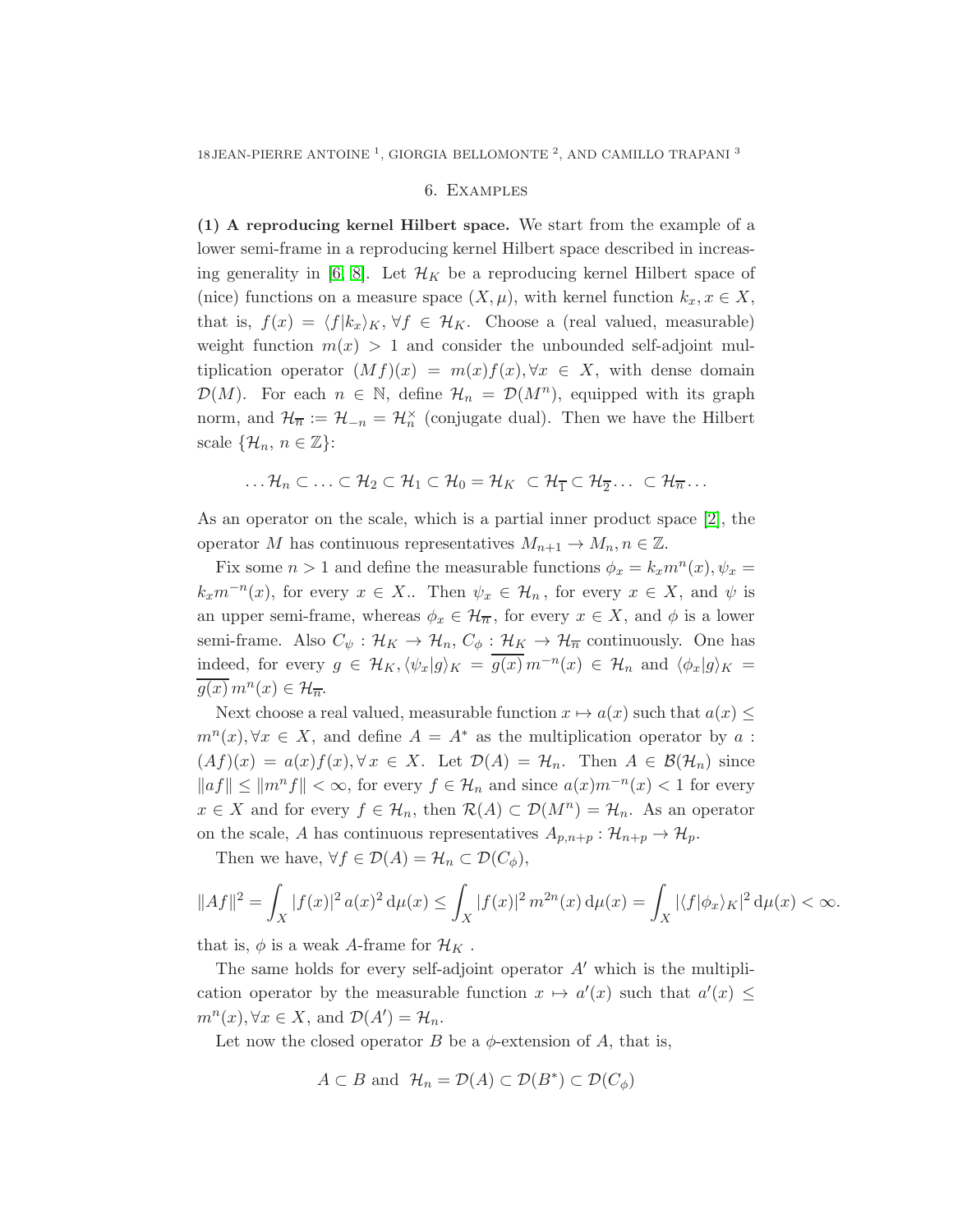and

$$
||B^*f||^2 \le \int_X |\langle f|\phi_x\rangle_K|^2 \, \mathrm{d}\mu(x) < \infty, \ \forall \, f \in \mathcal{D}(B^*).
$$

Then  $\phi$  is a weak lower A-semi-frame for  $\mathcal{H}_K$ .

(2) A discrete example. A more general situation may be derived from the discrete example of Section 5.2 of [\[6\]](#page-20-12). Take a weight sequence  $m :=$  $\{|m_n|\}_{n\in\mathbb{N}}, m_n \neq 0$ , where  $m \in \ell^{\infty}$  has a subsequence converging to zero (or  $m \in c_0$ ). Then consider the space  $\ell_m^2$  with norm  $\|\xi\|_{\ell_m^2} := \sum_{n \in \mathbb{N}} |m_n \xi_n|^2$ . Thus we have the following triplet,

$$
\ell_{1/m}^2 \subset \ell^2 \subset \ell_m^2.
$$

Next, for each  $n \in \mathbb{N}$ , define  $\psi_n = m_n e_n$ , where  $e := \{e_n\}_{n \in \mathbb{N}}$  is an orthonormal basis in  $\ell^2$ . Then  $\psi$  is an upper semi-frame and  $C_{\psi}: \mathcal{H} \to \ell^2_{1/m}$ , continuously. On the other hand,  $\phi := \{(1/\overline{m_n})e_n\}_{n\in\mathbb{N}}\}$  is a lower semiframe and  $C_{\phi}: \mathcal{H} \to \ell_m^2$ , continuously.

In other words,  $\psi = Me$  and  $\phi = M^{-1}e$ , where M is the diagonal operator  $M_n = m_n, n \in \mathbb{N}$ . In order to define a weak lower A-semi-frame for  $\ell^2$ , we take another diagonal operator  $A = \{a_n\}$  such that, for each  $n \in \mathbb{N}$  one has  $|a_n| \le |m_n|^{-1}$ . Then,  $\forall f \in \mathcal{D}(A)$ ,

$$
||Af||2 = \sum_{n \in \mathbb{N}} |a_n|^2 |f_n|^2 = \sum_{n \in \mathbb{N}} |a_n|^2 |\langle f|e_n \rangle|^2 \le \sum_{n \in \mathbb{N}} |m_n|^{-2} |\langle f|e_n \rangle|^2
$$
  
=  $\sum_{n \in \mathbb{N}} |\langle f|\phi_n \rangle|^2$ .

Thus  $\phi$  is a weak A-frame for  $\ell^2$ . As in Example (1), we get a weak lower A-semi-frame for  $\ell^2$  if we have a  $\phi$ -extension B of A.

The same result holds true if one replaces the ONB  $\{e_n\}$  by a frame  $\{\theta_n\}_{n\in\mathbb{N}}$ :

$$
\alpha \|f\|^2 \le \sum_n |\langle f|\theta_n\rangle|^2 \le \beta \|f\|^2, \,\forall f \in \mathcal{H}
$$

for some  $\alpha, \beta > 0$ . Since  $m \in \ell^{\infty}$ , we can as well assume that  $|m_n| <$ δ, ∀n ∈ N for some δ > 0. Thus  $|1/\overline{m_n}|$  >  $1/\delta$ , ∀n. Then for every  $f, g \in \mathcal{H}$ we have

$$
\sum_{n} |\langle f|\psi_n\rangle|^2 = \sum_{n} |m_n|^2 |\langle f|\theta_n\rangle|^2 \le \delta^2 \sum_{n} |\langle f|\theta_n\rangle|^2 \le \delta^2 \beta \|f\|^2,
$$
  

$$
\sum_{n} |\langle g|\phi_n\rangle|^2 = \sum_{n} \left|\frac{1}{m_n}\right|^2 |\langle g|\theta_n\rangle|^2 \ge \frac{1}{\delta^2} \sum_{n} |\langle g|\theta_n\rangle|^2 \ge \frac{1}{\delta^2} \alpha \|g\|^2.
$$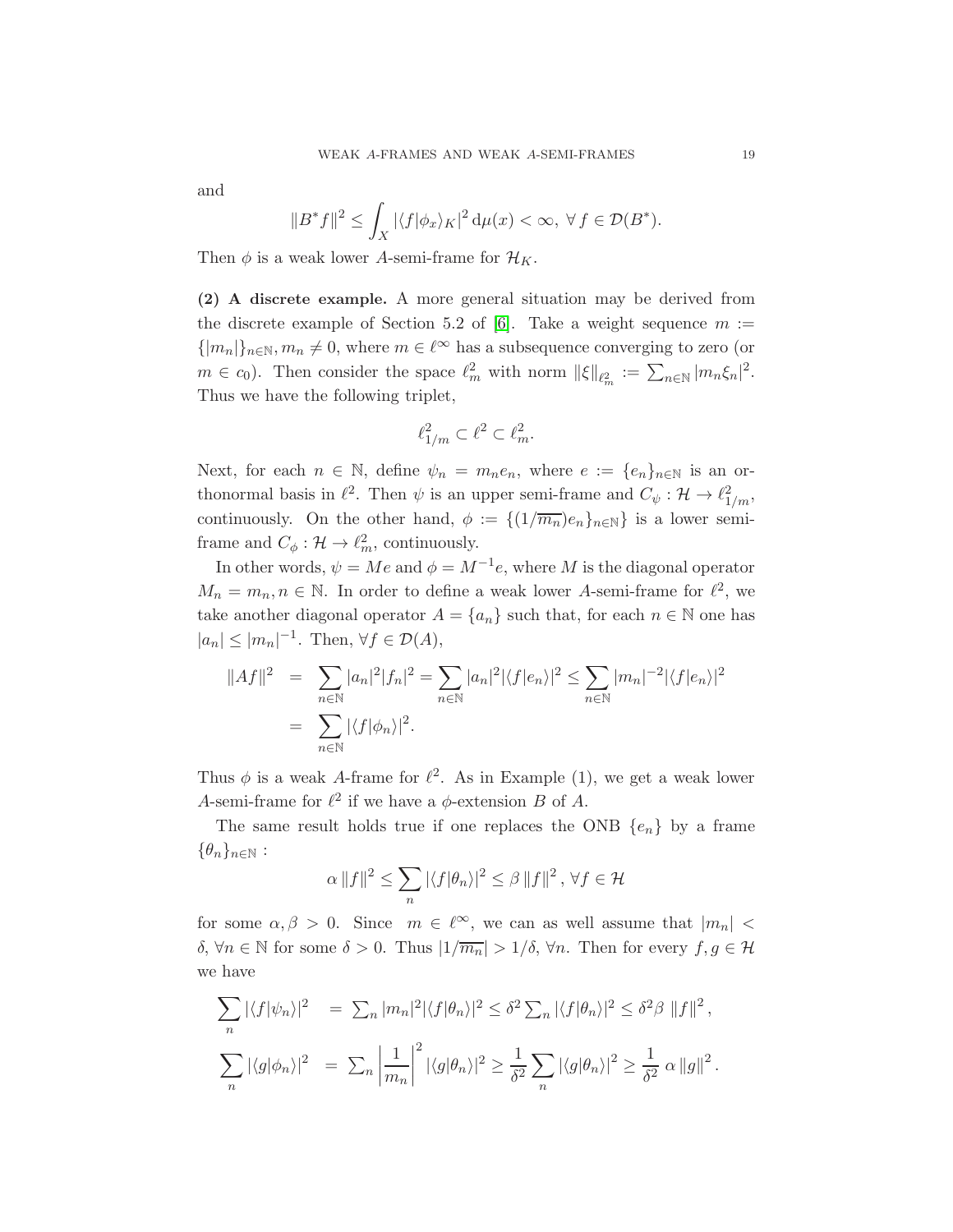Thus, indeed,  $\psi$  is an upper semi-frame and  $\phi$  is a lower semi-frame. The rest of the construction follows.

(3) A standard construction. As explained in Section [2,](#page-2-1) a standard construction of lower semi-frames stems from the consideration of a metric operator induced by an unbounded operator.

Given a closed, densely defined, unbounded operator S with dense domain  $\mathcal{D}(S)$ , define the metric operator  $G = I + S^*S$ , which is unbounded with bounded inverse.

Then, if we take an ONB  $\{e_n\}$  of  $\mathcal{D}(G^{1/2}) = \mathcal{D}(S)$ , contained in  $\mathcal{D}(S^*S)$ , then  $\{\phi_n\} = \{Ge_n\} = \{(I + S^*S)e_n\}$  is a lower semi-frame of  $\mathcal H$  on  $\mathcal D(S)$ .

Now, if A is a densely defined operator that satisfies the equation

$$
\alpha\left\|A^{*}f\right\|\leq\left\|f\right\|_{C_{\phi}},\ \forall\,f\in\mathcal{D}(A^{*})
$$

instead of [\(2.1\)](#page-3-0), then  $\phi$  is a weak A-frame for H. As for the equivalent of [\(2.2\)](#page-3-0), it is of course trivial.

Acknowledgements. This work has been supported by the Gruppo Nazionale per l'Analisi Matematica, la Probabilit`a e le loro Applicazioni (GNAMPA) of the Istituto Nazionale di Alta Matematica (INdAM).

#### **REFERENCES**

- <span id="page-19-3"></span><span id="page-19-1"></span>1. S.T. Ali, J.P. Antoine and J.P. Gazeau: *Continuous Frames in Hilbert Space*. Ann. Physics 222 (1993) 1–37.
- 2. J-P. Antoine and C. Trapani: *Partial Inner Product Spaces: Theory and Applications*, Lecture Notes in Mathematics, vol. 1986, Springer, Berlin (2009).
- <span id="page-19-2"></span><span id="page-19-0"></span>3. J-P. Antoine and P. Balazs: *Frames and semi-frames*. J. Phys. A: Math. Theor. 44 (2011) 205201.
- 4. J-P. Antoine and C. Trapani: *Partial inner product spaces, metric operators and generalized hermiticity.* J. Phys. A: Math. Theor. 46 (2013) 025204; *Corrigendum, ibid.* 46 (2013) 329501.
- <span id="page-19-4"></span>5. J-P. Antoine and C. Trapani: *Operator (quasi-)similarity, quasi-Hermitian operators and all that,* Non-Hermitian Hamiltonians in Quantum Physics, pp. 45–65; F.Bagarello, R. Passante , C.Trapani, (eds.), Springer Proceedings in Physics, vol. 184, Springer Int. Publ. Switzerland (2016).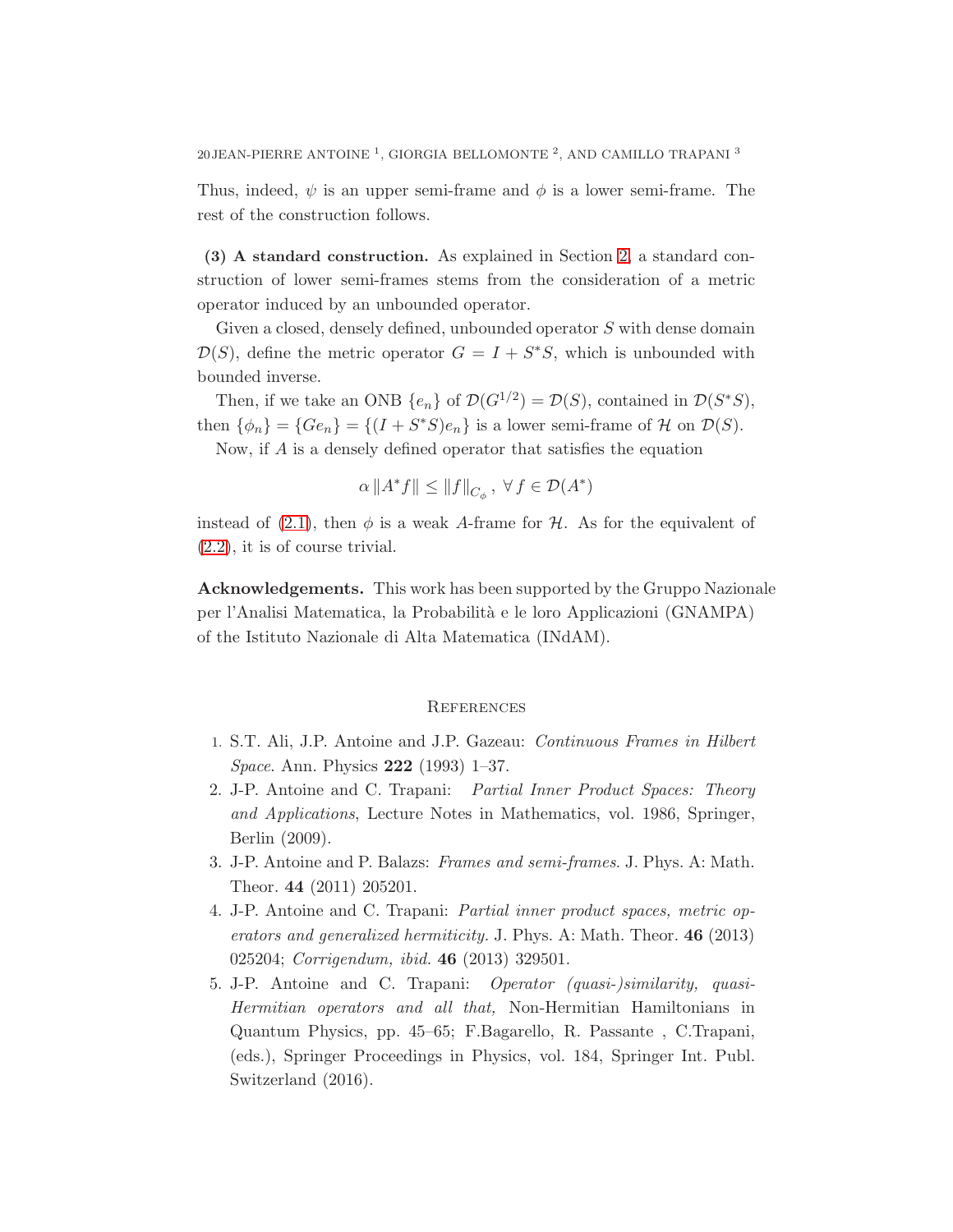- <span id="page-20-12"></span>6. J-P. Antoine and C. Trapani : *Reproducing pairs of measurable functions and partial inner product spaces.* Adv. Operator Th. 2 (2017) 126–146.
- <span id="page-20-11"></span>7. J-P. Antoine and C. Trapani: *Beyond frames: Semi-frames and reproducing pairs*, Mathematical Structures and Applications. STEAM-H: Science, Technology, Engineering, Agriculture, Mathematics & Health, T. Diagana, B. Toni (eds), Springer, Cham (2018).
- <span id="page-20-10"></span><span id="page-20-3"></span>8. J-P. Antoine, R. Corso and C. Trapani: *Lower semi-frames and metric operators*. Mediterranean J. Math. to appear; [arXiv:2002.11632.](http://arxiv.org/abs/2002.11632)
- 9. P. Balazs, J-P. Antoine and A. Grybo´s: *Weighted and controlled frames: Mutual relationship and first numerical properties*. Int. J. Wavelets, Multires. and Inform. Proc. 8 (2010) 109–132.
- <span id="page-20-8"></span><span id="page-20-0"></span>10. G. Bellomonte: *Continuous frames for unbounded operators*, [arXiv:1912.13097](http://arxiv.org/abs/1912.13097) [math.FA], submitted.
- 11. G. Bellomonte and R. Corso: *Frames and weak frames for unbounded operators*. Advances in Computational Mathematics 46 (2020) art. n. 38, 21 pp.
- <span id="page-20-5"></span><span id="page-20-4"></span>12. J. Bergh and J. Löfström: *Interpolation Spaces*. Springer, Berlin (1976).
- <span id="page-20-6"></span>13. R. Corso, *Sesquilinear forms associated to sequences on Hilbert spaces*. Monatsh. Math. 189 (2019) 625–650.
- <span id="page-20-2"></span>14. L. Găvruța, *Frames for operators*. Appl. Comput. Harmon. Anal., 32 (2012) 139–144.
- <span id="page-20-1"></span>15. G. Kaiser: textitA Friendly Guide to Wavelets. Birkhäuser, Boston (1994).
- 16. T. Kato: *Perturbation Theory for Linear Operators*. Springer, New York (1966).
- <span id="page-20-7"></span>17. W. Rudin: *Functional Analysis*. McGraw-Hill, New York-Düsseldorf-Johannesburg (1973).
- <span id="page-20-9"></span>18. K. Schmüdgen: *Unbounded Self-adjoint Operators on Hilbert Space*. Springer, Dordrecht (2012).
- 19. A.A. Zakharova, *On the properties of generalized frames*. Math. Notes 83 (2008) 190–200.

Jean-Pierre Antoine

UNIVERSITÉ CATHOLIQUE DE LOUVAIN INSTITUT DE RECHERCHE EN MATHÉMATIQUE ET PHYSIQUE

B-1348 Louvain-la-Neuve, Belgium

Email address: jean-pierre.antoine@uclouvain.be